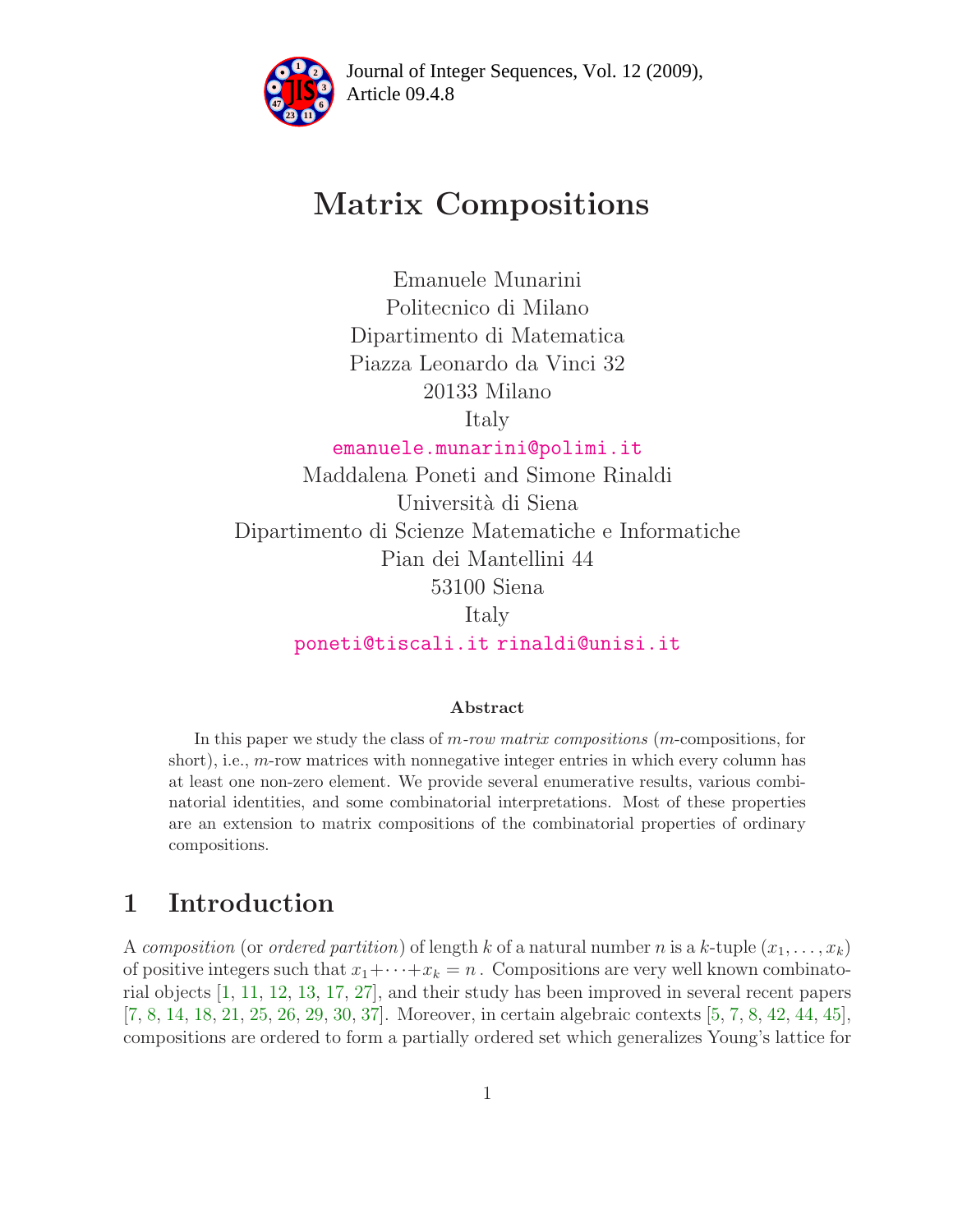partitions. Finally, compositions have been generalized in various ways: we have the vector compositions  $[1, p.57]$  $[1, p.57]$ ,  $[2, 3, 4]$  $[2, 3, 4]$  $[2, 3, 4]$  $[2, 3, 4]$  $[2, 3, 4]$  by P. A. MacMahon  $[34, 35, 36]$  $[34, 35, 36]$  $[34, 35, 36]$  $[34, 35, 36]$ , the m-colored compositions by Drake and Petersen [\[19\]](#page-25-9), the compositions defined by Lin and Rui [\[31\]](#page-26-9), and the packed matrices by Duchamp, Hivert and Thibon [\[20\]](#page-25-10).

Another slight generalization of ordinary compositions to the bidimensional case is given by the 2-compositions, introduced to encode L-convex polyominoes [\[16\]](#page-25-11), Clearly, 2-compositions are a particular case of m-compositions. Indeed, more precisely, for any non-negative integer m, we define an m-row matrix composition, or m-composition for short, as an  $m \times k$  matrix with nonnegative integer entries

$$
M = \begin{bmatrix} x_{11} & x_{12} & \dots & x_{1k} \\ x_{21} & x_{22} & \dots & x_{2k} \\ \vdots & \vdots & \ddots & \vdots \\ x_{m1} & x_{m2} & \dots & x_{mk} \end{bmatrix}
$$

where each column has at least one non-zero element. We say that the *length* of  $M$  is the number k of its columns. Moreover, we say that M is an  $m$ -composition of a non-negative integer n when the sum  $\sigma(M)$  of all its entries is equal to n. For instance, we have the following seven 2-compositions of  $n = 2$ :

$$
\begin{bmatrix} 0 \\ 2 \end{bmatrix}, \quad \begin{bmatrix} 1 \\ 1 \end{bmatrix}, \quad \begin{bmatrix} 2 \\ 0 \end{bmatrix}, \quad \begin{bmatrix} 1 & 0 \\ 0 & 1 \end{bmatrix}, \quad \begin{bmatrix} 0 & 1 \\ 1 & 0 \end{bmatrix}, \quad \begin{bmatrix} 1 & 1 \\ 0 & 0 \end{bmatrix}, \quad \begin{bmatrix} 0 & 0 \\ 1 & 1 \end{bmatrix}.
$$

The aim of this paper is to give an elementary introduction to the combinatorics of matrix compositions. In particular, by using standard combinatorial techniques, we obtain several enumerative results, such as generating series, recurrences and explicit formulas, for  $m$ -compositions,  $m$ -compositions without zero rows,  $m$ -compositions with palindromic rows and m-compositions of Carlitz type (i.e., without equal consecutive columns). Moreover, we give some combinatorial interpretations of matrix compositions in terms colored linear partitions, labelled bargraphs and words of regular languages. Finally, by employing some of the results obtained by these combinatorial interpretations, we also prove a Cassini-like determinantal identity for m-compositions.

Other results concerning matrix compositions can be found in paper [\[23\]](#page-25-12), where the problem of generating efficiently m-compositions and m-partitions has been treated, and in paper [\[32\]](#page-26-10), where the probabilistic aspects of m-compositions have been studied.

### 2 Enumeration of  $m$ -compositions

Basic enumeration and combinatorial properties of m-compositions can be easily determined by using the technique of generating series.

Since matrix compositions can be expressed in a natural way in terms of multisets, we recall the following definitions. Let N be the set of all non-negative integer numbers. A multiset on a set X is a function  $\mu : X \to \mathbb{N}$ . The multiplicity of an element  $x \in X$  is  $\mu(x)$ . The *order* of  $\mu$  is the sum ord( $\mu$ ) of the multiplicities of the elements of X, i.e.,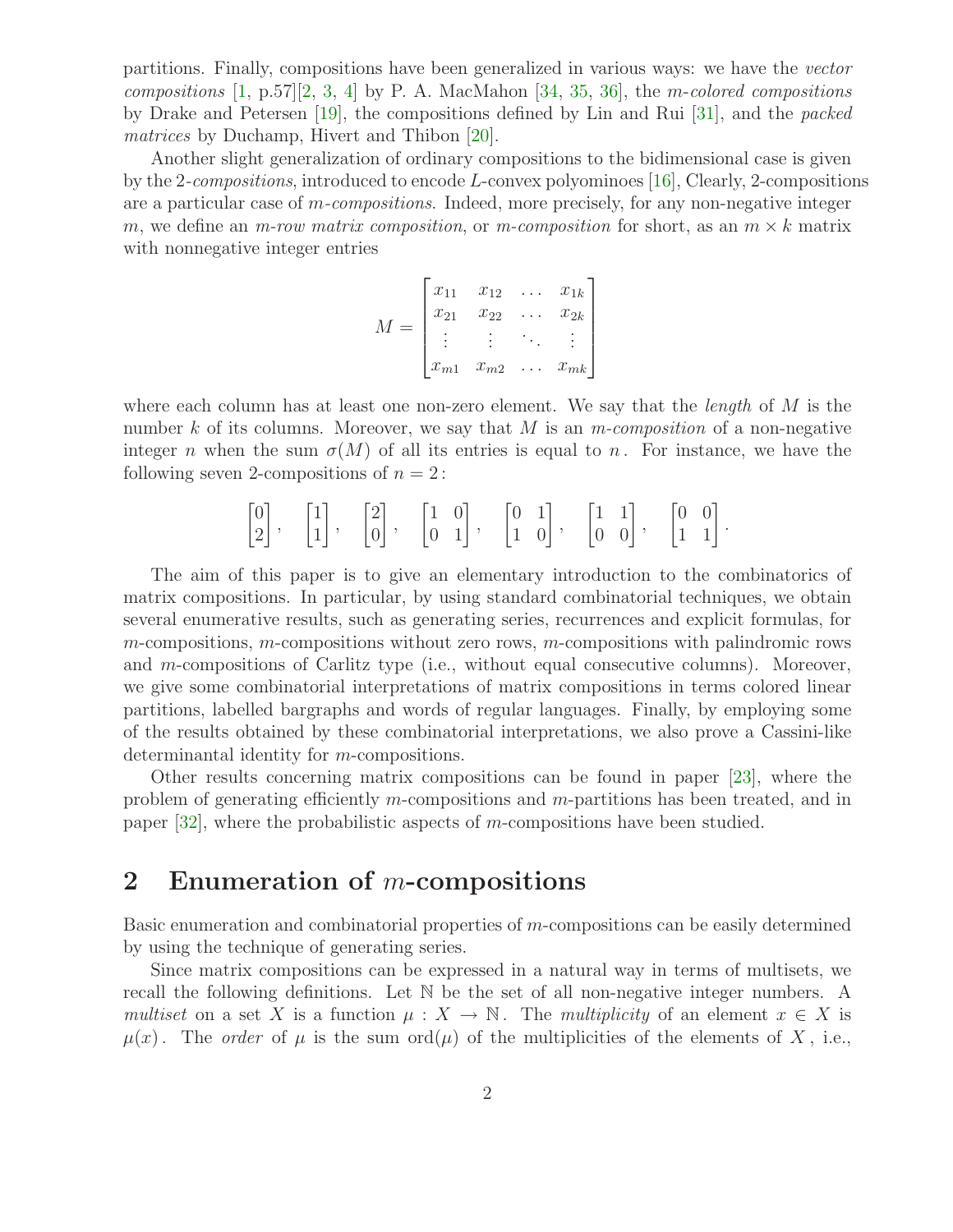| $n_{\rm c}$ |                |    |     |                  | Ð        |        |         | 8        |           | 10         |
|-------------|----------------|----|-----|------------------|----------|--------|---------|----------|-----------|------------|
| $m=0$       |                |    |     | $\left( \right)$ | $\theta$ |        |         |          |           |            |
| $m=1$       |                |    |     | 8                | 16       | 32     | 64      | 128      | 256       | 512        |
| $m=2$       |                |    | 24  | 82               | 280      | 956    | 3264    | 11144    | 38048     | 129904     |
| $m=3$       |                | 15 | 73  | 354              | 1716     | 8318   | 40320   | 195444   | 947380    | 4592256    |
| $m =$       | $\overline{4}$ | 26 | 164 | 1031             | 6480     | 40728  | 255984  | 1608914  | 10112368  | 63558392   |
| $m=5$       | $\mathcal{D}$  | 40 | 310 | 2395             | 18501    | 142920 | 1104060 | 8528890  | 65885880  | 508970002  |
| $m =$<br>h  |                | 57 | 524 | 4803             | 44022    | 403495 | 3698352 | 33898338 | 310705224 | 2847860436 |

<span id="page-2-0"></span>Table 1: The numbers  $c_n^{(m)}$ . For  $m = 3, 4, 5, 6$ , we have the sequences  $\underline{\text{A145839}}$ ,  $\underline{\text{A145840}}$ , [A145841,](http://www.research.att.com/cgi-bin/access.cgi/as/~njas/sequences/eisA.cgi?Anum=A145841) [A161434](http://www.research.att.com/cgi-bin/access.cgi/as/~njas/sequences/eisA.cgi?Anum=A161434) in [\[43\]](#page-26-11).

ord $(\mu) = \sum_{x \in X} \mu(x)$ . The number of all multisets of order k on a set of size n is the multiset coefficient [\[46\]](#page-27-0)

$$
\binom{n}{k} = \binom{n+k-1}{k} = \frac{n(n+1)\cdots(n+k-1)}{k!}.
$$

Let  $\mathcal{C}_{nk}^{(m)}$  be the set of all m-compositions of n of length k and let  $\mathcal{C}_n^{(m)}$  be the set of all *m*-compositions of *n*. Then let  $c_{nk}^{(m)} = |\mathcal{C}_{nk}^{(m)}|$  and  $c_n^{(m)} = |\mathcal{C}_{n}^{(m)}|$  (see Table [1\)](#page-2-0). For simplicity, sometimes we just write  $c_n$  for the coefficients  $c_n^{(2)}$ .

Proposition 1. The generating series of m-compositions according to the sum (marked by  $x)$  and the length (marked by y), is

<span id="page-2-1"></span>
$$
c^{(m)}(x,y) = \sum_{n\geq 0} c_{nk}^{(m)} x^n = \frac{(1-x)^m}{(1+y)(1-x)^m - y}.
$$
 (1)

In particular, the generating series of m-compositions according to the sum is

<span id="page-2-2"></span>
$$
c^{(m)}(x) = \sum_{n\geq 0} c_n^{(m)} x^n = \frac{(1-x)^m}{2(1-x)^m - 1}.
$$
 (2)

*Proof.* An m-composition M can always be considered as the concatenation of its columns. Since each column of  $M$  is equivalent to a multiset on an  $m$ -set with non-zero order, the generating series for the columns is

<span id="page-2-3"></span>
$$
h^{(m)}(x) = \sum_{k \ge 1} \binom{m}{k} x^k = \frac{1}{(1-x)^m} - 1.
$$
 (3)

Hence,  $c^{(m)}(x,y) = (1 - h^{(m)}(x)y)^{-1}$ , that is [\(1\)](#page-2-1). Finally, series [\(2\)](#page-2-2) follows at once by setting  $y = 1$  in [\(1\)](#page-2-1).  $\Box$ 

Reading the denominator of the rational generating series  $(1)$  and  $(2)$ , we can immediately obtain a linear recurrence for the numbers  $c_{nk}^{(m)}$  and  $c_n^{(m)}$ , namely we can obtain recurrences [\(9\)](#page-5-0) and [\(10\)](#page-5-1) that will be proved in Proposition [4](#page-4-0) with a combinatorial argument explaining their form. Here, we obtain two other recurrences just by manipulating series in formal way. Recall that the *incremental ratio* of a formal series  $f(x) = \sum_{n\geq 0} f_n x^n$  is the series defined by  $Rf(x) = (f(x) - f_0)/x = \sum_{n \geq 0} f_{n+1}x^n$ .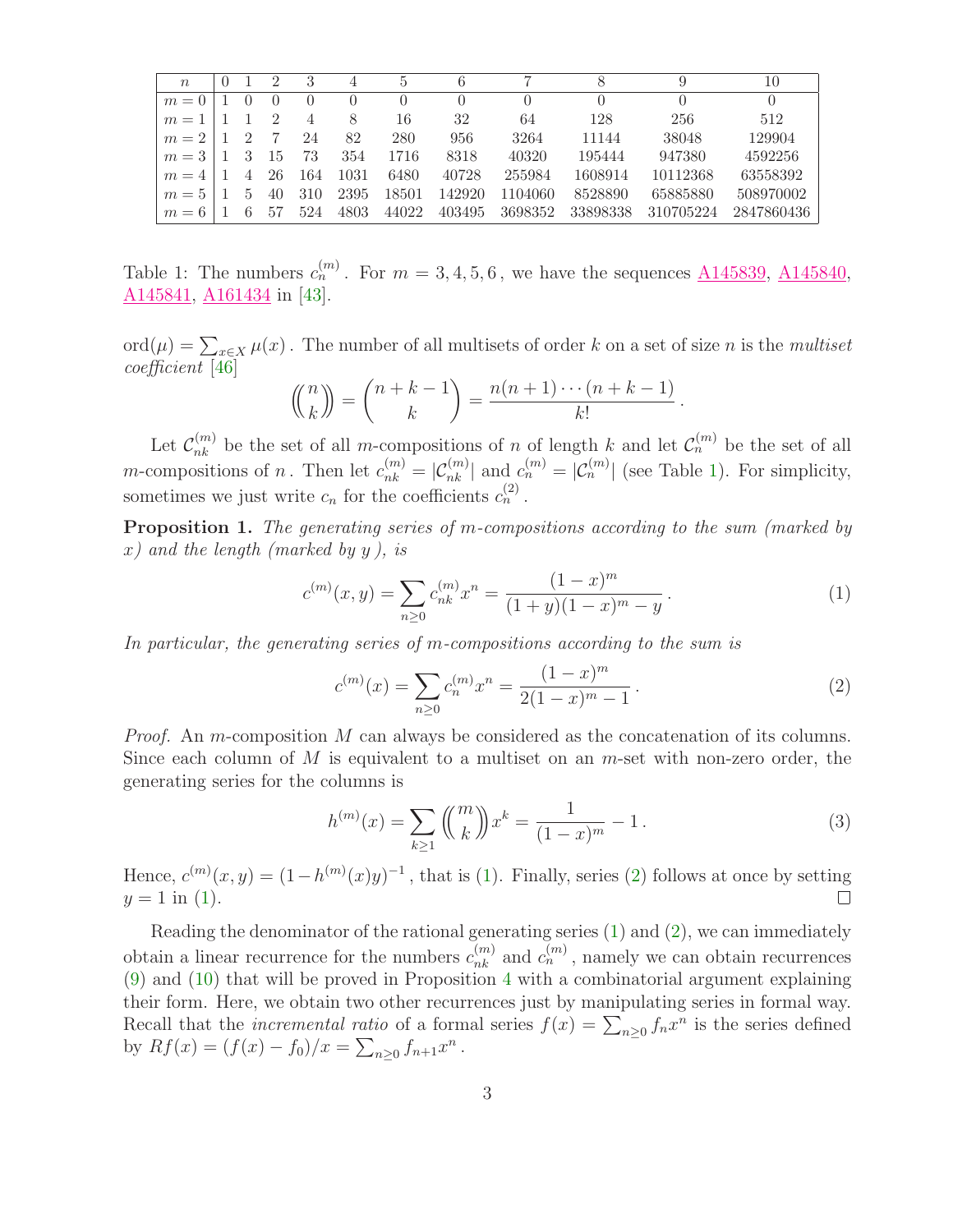**Proposition 2.** The numbers  $c_n^{(m)}$  satisfy the recurrence

<span id="page-3-0"></span>
$$
c_{n+1}^{(m)} = -\delta_{n,0} + 2c_n^{(m)} + \sum_{k=0}^n \binom{m+k-1}{k+1} c_{n-k}^{(m)}.
$$
 (4)

Proof. Rewriting series [\(2\)](#page-2-2) in the following form

$$
c^{(m)}(x) = \frac{1}{2 - \frac{1}{(1 - x)^m}} = \frac{1 - x}{2 - 2x - \frac{1}{(1 - x)^{m-1}}},
$$

we obtain the identity

$$
\left(2 - 2x - \frac{1}{(1-x)^{m-1}}\right) c^{(m)}(x) = 1 - x
$$

and hence the equation

$$
c^{(m)}(x) = 1 - x + 2xc^{(m)}(x) + \left(\frac{1}{(1-x)^{m-1}} - 1\right)c^{(m)}(x).
$$

Now, taking the incremental ratio of both sides, we have

$$
Rc^{(m)}(x) = -1 + 2c^{(m)}(x) + R\left(\frac{1}{(1-x)^{m-1}} - 1\right)c^{(m)}(x)
$$

from which we obtain

$$
c_{n+1}^{(m)} = -\delta_{n,0} + 2c_n^{(m)} + \sum_{k=1}^{n+1} \left( \binom{m-1}{k} c_{n-k+1}^{(m)} = -\delta_{n,0} + 2c_n^{(m)} + \sum_{k=0}^n \left( \binom{m-1}{k+1} c_{n-k}^{(m)}, \right) c_{n-k}^{(m)}.
$$
  
ch simplifies in (4).

which simplifies in [\(4\)](#page-3-0).

Recurrence [\(4\)](#page-3-0) generalizes the identity  $c_{n+2} = 3c_{n+1} + c_n + \cdots + c_0$ , obtained in [\[16\]](#page-25-11) by simple manipulations of the recurrence  $c_{n+2} = 4c_{n+1} - 2c_n$ .

**Proposition 3.** The numbers  $c_{nk}^{(m)}$  satisfy the recurrence

$$
c_{n+1,k+1}^{(m+1)} = c_{n+1,k+1}^{(m)} - c_{n,k+1}^{(m)} + \sum_{i,j=0}^{n,k+1} c_{ij}^{(m)} c_{n-i,k-j+1}^{(m+1)} + \sum_{i,j=0}^{n,k} c_{ij}^{(m)} c_{n-i,k-j}^{(m+1)}.
$$
 (5)

Similarly, the numbers  $c_n^{(m)}$  satisfy the recurrence

<span id="page-3-2"></span><span id="page-3-1"></span>
$$
c_{n+1}^{(m+1)} = c_{n+1}^{(m)} - c_n^{(m)} + 2 \sum_{k=0}^{n} c_k^{(m)} c_{n-k}^{(m+1)}.
$$
 (6)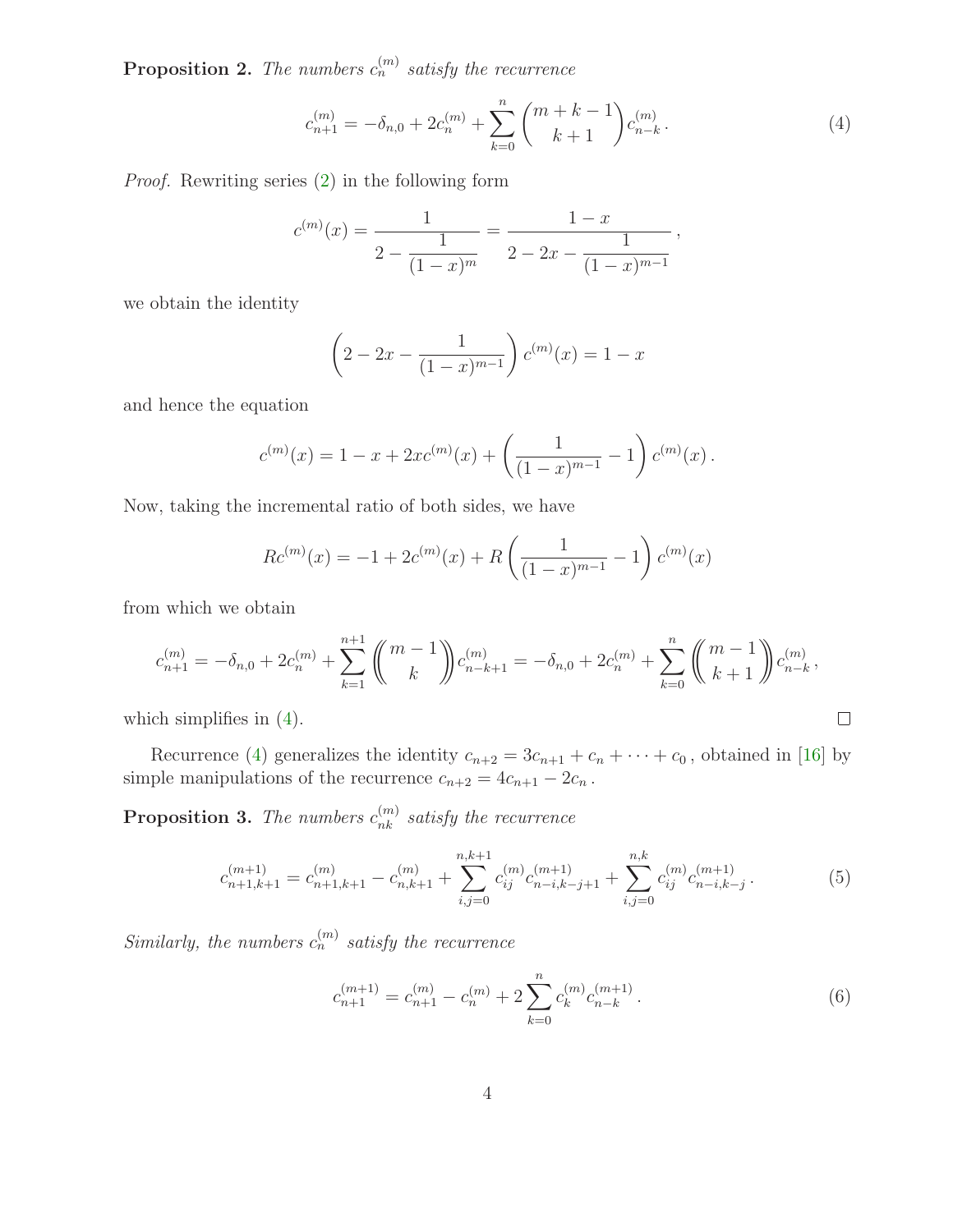Proof. For simplicity, we just prove identity [\(6\)](#page-3-1). Identity [\(5\)](#page-3-2) can be proved in a completely similar way. From  $(2)$ , we have

$$
(1-x)^m = \frac{c^{(m)}(x)}{2c^{(m)}(x) - 1}.
$$

Now, substituting m with  $m+1$  and  $(1-x)^m$  with the above expression in identity [\(2\)](#page-2-2), we obtain straightforwardly the relation

$$
c^{(m+1)}(x) = \frac{(1-x)c^{(m)}(x)}{1-2xc^{(m)}(x)},
$$

and hence the equation

$$
c^{(m+1)}(x) = (1-x)c^{(m)}(x) + 2xc^{(m)}(x)c^{(m+1)}(x).
$$

Finally, taking the incremental ratio of both sides, we have at once [\(6\)](#page-3-1).

 $\Box$ 

# 3 Combinatorial identities

In this section we give a combinatorial interpretation of some formulas concerning mcompositions. Most of them can be obtained by employing the classical Principle of Inclusion-Exclusion  $[41, 46]$  $[41, 46]$ .

<span id="page-4-0"></span>**Proposition 4.** The coefficients  $c_{nk}^{(m)}$  satisfy the recurrence

<span id="page-4-1"></span>
$$
c_{n+m,k+1}^{(m)} = \sum_{i=1}^{n+m-k} \binom{m}{i} c_{n+m-i,k}^{(m)}.
$$
 (7)

Similarly, the coefficients  $c_n^{(m)}$  satisfy the recurrence

<span id="page-4-2"></span>
$$
c_{n+m}^{(m)} = \sum_{i=1}^{n+m} \binom{m}{i} c_{n+m-i}^{(m)}.
$$
 (8)

*Proof.* Any m-composition  $M \in C_{n+m,k+1}^{(m)}$  can always be decomposed into two parts: the first column, equivalent to a multiset on the set  $\{1, \ldots, m\}$  of non-zero order i (with  $0 \leq$  $i \leq n+m-k$ , and the rest of the matrix, equivalent to an m-composition of  $n+m-i$ of length  $k$ . This decomposition implies at once recurrence  $(7)$ . The same argument also implies [\(8\)](#page-4-2).  $\Box$ 

Recurrences [\(7\)](#page-4-1) and [\(8\)](#page-4-2) can be easily obtained, but they have a complex structure since they involve a summation. However, we also have the following linear recurrences.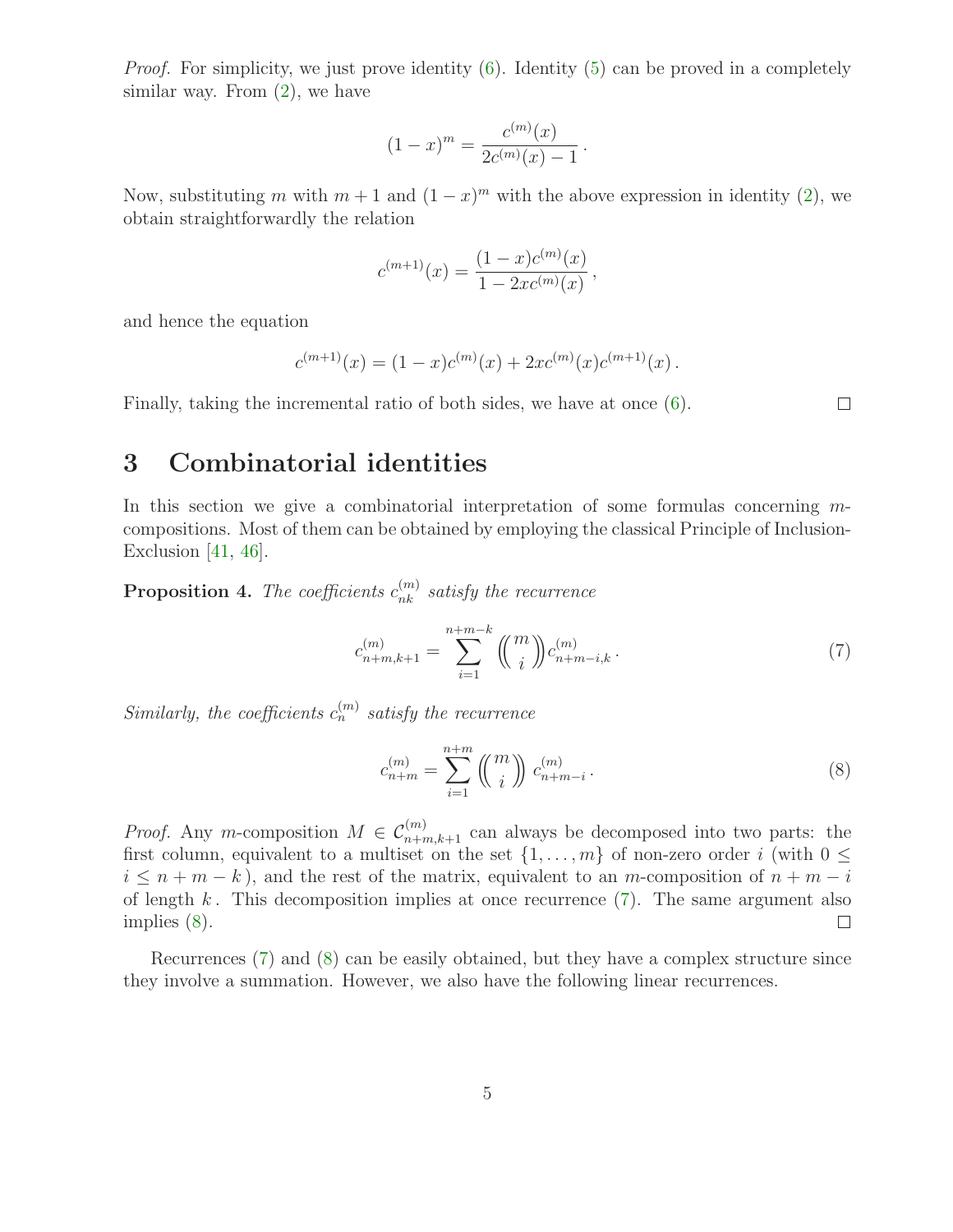**Proposition 5.** The numbers  $c_{nk}^{(m)}$  satisfies the recurrence

$$
c_{n+m,k+1}^{(m)} = \sum_{i=1}^{m} \binom{m}{i} (-1)^{i-1} c_{n+m-i,k}^{(m)} + \sum_{i=1}^{m} \binom{m}{i} (-1)^{i-1} c_{n+m-i,k+1}^{(m)}.
$$
 (9)

Similarly, the numbers  $c_n^{(m)}$  satisfies the recurrence

<span id="page-5-1"></span><span id="page-5-0"></span>
$$
c_{n+m}^{(m)} = 2\sum_{i=1}^{m} \binom{m}{i} (-1)^{i-1} c_{n+m-i}^{(m)}.
$$
 (10)

*Proof.* For simplicity, we only prove recurrence [\(10\)](#page-5-1) (the same argument, also proves recur-rence [\(9\)](#page-5-0)). Let  $A_i$  be the set of all m-compositions M of  $n + m$  with a positive entry in position  $(i, 1)$  along the first column. Since the first column of M is non-zero, it follows that  $\mathcal{C}_{n+m}^{(m)} = A_1 \cup \cdots \cup A_m$ . Hence, by the Principle of Inclusion-Exclusion, we have

$$
c_{n+m}^{(m)} = |A_1 \cup \cdots \cup A_m| = \sum_{\substack{S \subseteq [m] \\ S \neq \emptyset}} (-1)^{|S|-1} \left| \bigcap_{i \in S} A_i \right|.
$$

The set  $\bigcap_{i\in S} A_i$  is formed of all m-compositions  $M = [x_{ij}]$  of  $n + m$  having positive entries in the first column in all positions indexed by S. If, for every  $i \in S$ , we replace the entry  $x_{i1}$ with  $x_{i1}-1$ , then the first column of M either becomes the zero vector or it remains different from it. In the first case, removing the first column, we have an m-compositions of  $n+m-|S|$ . In the second case, we have an *m*-composition of  $n+m-|S|$ . Hence  $\left|\bigcap_{i\in S} A_i\right|=2 c_{n+n}^{(m)}$  $\frac{(m)}{n+m-|S|}$ . Since this identity depends only on the size of  $S$ , we obtain [\(10\)](#page-5-1).

**Remark 6.** For  $m = 2$ , recurrence [\(10\)](#page-5-1) reduces to the recurrence  $c_{n+2} = 4c_{n+1} - 2c_n$ , already obtained in [\[16\]](#page-25-11). For  $m = 3$  and 4, we have the following recurrences

$$
c_{n+3}^{(3)} = 6c_{n+2}^{(3)} - 6c_{n+1}^{(3)} + 2c_n^{(3)}, \quad c_{n+4}^{(4)} = 8c_{n+3}^{(4)} - 12c_{n+2}^{(4)} + 8c_{n+1}^{(4)} - 2c_n^{(4)}.
$$

<span id="page-5-3"></span>**Proposition 7.** The numbers  $c_{nk}^{(m)}$  admit the explicit expression

<span id="page-5-4"></span><span id="page-5-2"></span>
$$
c_{nk}^{(m)} = \sum_{i=0}^{k} {k \choose i} \left( {m(k-i) \choose n} (-1)^i \right). \tag{11}
$$

Similarly, the numbers  $c_n^{(m)}$  admit the explicit expression

$$
c_n^{(m)} = \sum_{k=0}^n c_{nk}^{(m)} = \sum_{k=0}^n \sum_{i=0}^k {k \choose i} \binom{m(k-i)}{n} (-1)^i.
$$
 (12)

*Proof.* Let  $A_i$  be the set of all matrices  $M \in \mathcal{M}_{m,k}(\mathbb{N})$  where the *i*-th column is equal to the zero vector and  $\sigma(M) = n$ . By the Principle of Inclusion-Exclusion, we have

$$
c_{nk}^{(m)} = |A'_1 \cap \dots \cap A'_k| = \sum_{S \subseteq [k]} (-1)^{|S|} \left| \bigcap_{i \in S} A_i \right|.
$$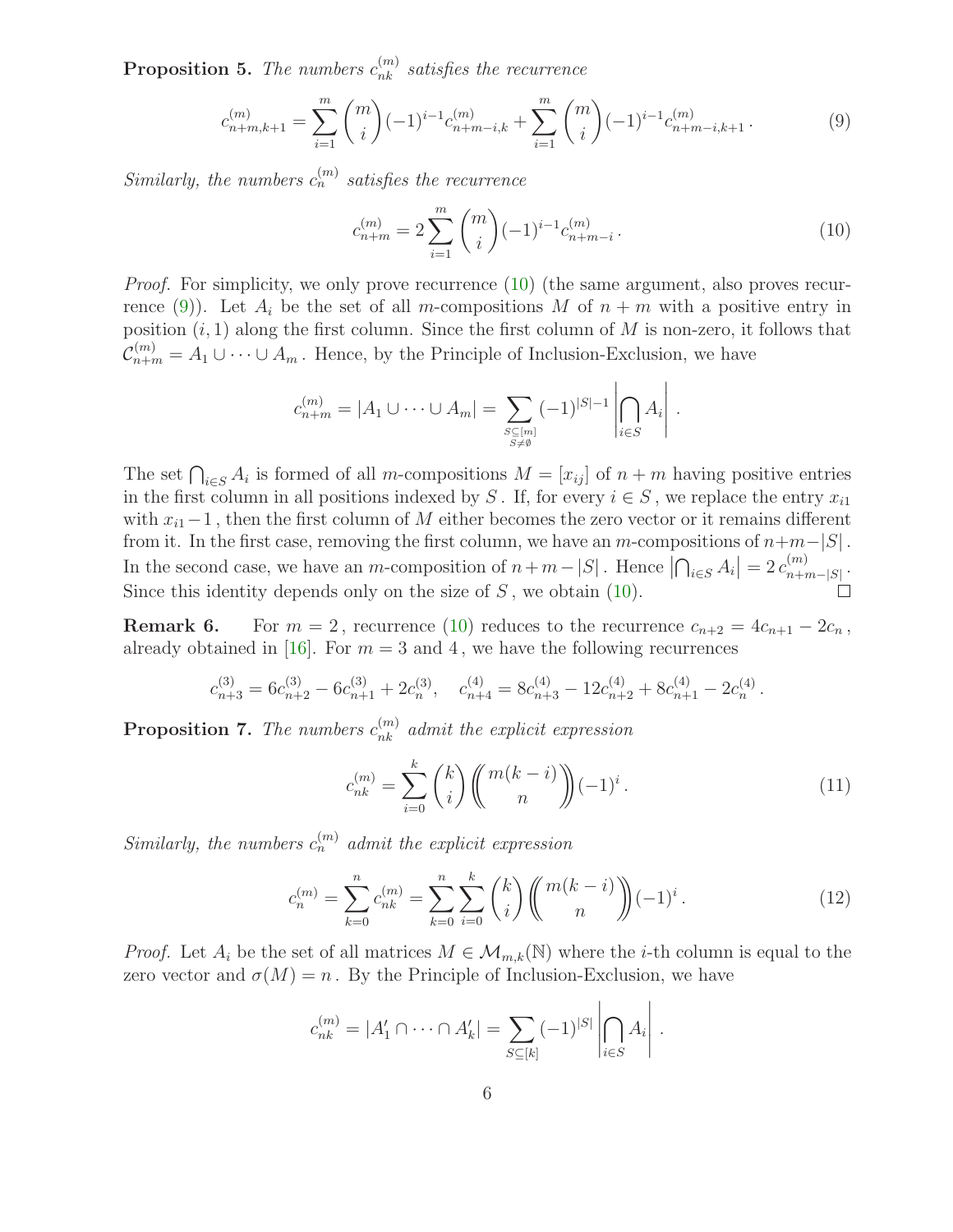The intersection  $\bigcap_{i\in S} A_i$  is the set of all matrices  $M \in \mathcal{M}_{mk}(\mathbb{N})$  with a zero vector in all columns indexed by the elements of  $S$ . So, it is equivalent to the set of all multisets of order *n* on a set of size  $mk - m|S|$ , and hence  $\left| \bigcap_{i \in S} A_i \right| = \left( \binom{m(k-|S|)}{n} \right)$  $\binom{-|S|}{n}$ . Since this identity depends only on the size of  $S$ , we have  $(11)$ .  $\Box$ 

The combinatorial argument used in the proof of Proposition [\(7\)](#page-5-3) can be easily generalized to the set  $\mathcal{C}_k^{(m)}$  $k_k^{(m)}(r_1,\ldots,r_m)$  of all m-compositions of length k where the *i*-th row has sum equal to  $r_i$ , for every  $i = 1, \ldots, m$ . Let  $c_k^{(m)}$  $\binom{m}{k}(r_1,\ldots,r_m)$  be the cardinality of such a set.

**Proposition 8.** The numbers  $c_k^{(m)}$  $\binom{m}{k}(r_1,\ldots,r_m)$  admit the explicit expression

<span id="page-6-0"></span>
$$
c_k^{(m)}(r_1, \dots, r_m) = \sum_{i=0}^k {k \choose i} {k-i \choose r_1} \cdots {k-i \choose r_m} (-1)^i.
$$
 (13)

*Proof.* Let  $A_i$  be the set of all matrices  $M \in \mathcal{M}_{m,k}(\mathbb{N})$  having the *i*-th column equal to the zero vector, and row-sums  $r_1, \ldots, r_m$ . Then, by the Principle of Inclusion-Exclusion, we have  $\mathbf{L}$  $\overline{1}$ 

$$
c_k^{(m)}(r_1,\ldots,r_m) = |A'_1 \cap \ldots \cap A'_k| = \sum_{S \subseteq [k]} (-1)^{|S|} \left| \bigcap_{i \in S} A_i \right|.
$$

The intersection  $\bigcap_{i\in S} A_i$  contains all matrices  $M \in \mathcal{M}_{mk}(\mathbb{N})$  with the zero vector in all columns indexed by the elements of  $S$ . Since the *i*-th row of such a matrix  $M$  corresponds to a multiset of order  $r_i$  on a set of size  $k - |S|$ , it follows that

$$
\left|\bigcap_{i\in S} A_i\right| = \left(\hspace{-1mm} \binom{k-|S|}{r_1}\hspace{-1mm} \right)\hspace{-1mm}\cdots\hspace{-1mm} \left(\hspace{-1mm} \binom{k-|S|}{r_m}\hspace{-1mm} \right).
$$

Since this cardinality depends only on the size of  $S$ , we have  $(13)$ .

Identity [\(13\)](#page-6-0) already appears in the book [\[1\]](#page-24-0) where, however, it is proved in a formal way manipulating generating series.

Now, identities [\(11\)](#page-5-2), [\(12\)](#page-5-4) and [\(13\)](#page-6-0) can be rewritten in terms of the Stirling numbers of the first kind  $\begin{bmatrix} n \\ k \end{bmatrix}$  $\mathbb{R}^n$  ([\[22\]](#page-25-13), sequences  $\underline{\text{A}008275}$  and  $\underline{\text{A}048994}$  in [\[43\]](#page-26-11)) the *Stirling numbers of* the second kind  $\begin{Bmatrix} n \\ k \end{Bmatrix}$  ([\[22\]](#page-25-13), sequences  $\underline{A008277}$  $\underline{A008277}$  $\underline{A008277}$  and  $\underline{A048933}$  $\underline{A048933}$  $\underline{A048933}$  in [\[43\]](#page-26-11)), and the numbers  $t_n$  of preferential arrangements  $[24, 46, 47]$  $[24, 46, 47]$  $[24, 46, 47]$  $[24, 46, 47]$  $[24, 46, 47]$  (sequence  $\underline{\text{A}000670}$  in  $[43]$ ).

<span id="page-6-3"></span><span id="page-6-2"></span>**Proposition 9.** The numbers  $c_{nk}^{(m)}$ ,  $c_n^{(m)}$  and  $c_k^{(m)}$  $\binom{m}{k}(r_1,\ldots,r_m)$  can be expressed as follows:

$$
c_{nk}^{(m)} = \frac{k!}{n!} \sum_{j=k}^{n} \begin{bmatrix} n \\ j \end{bmatrix} \begin{Bmatrix} j \\ k \end{Bmatrix} m^j
$$
 (14)

$$
c_n^{(m)} = \frac{1}{n!} \sum_{k=0}^n \binom{n}{k} m^k t_k
$$
\n(15)

$$
c_k^{(m)}(r_1, \dots, r_m) = \frac{k!}{r_1! \cdots r_m!} \sum_{j_1, \dots, j_m = 0}^{r_1, \dots, r_m} \sum_{k \ge 0} \begin{bmatrix} r_1 \\ j_1 \end{bmatrix} \cdots \begin{bmatrix} r_m \\ j_m \end{bmatrix} \begin{Bmatrix} j_1 + \cdots + j_m \\ k \end{Bmatrix}.
$$
 (16)

<span id="page-6-1"></span> $\Box$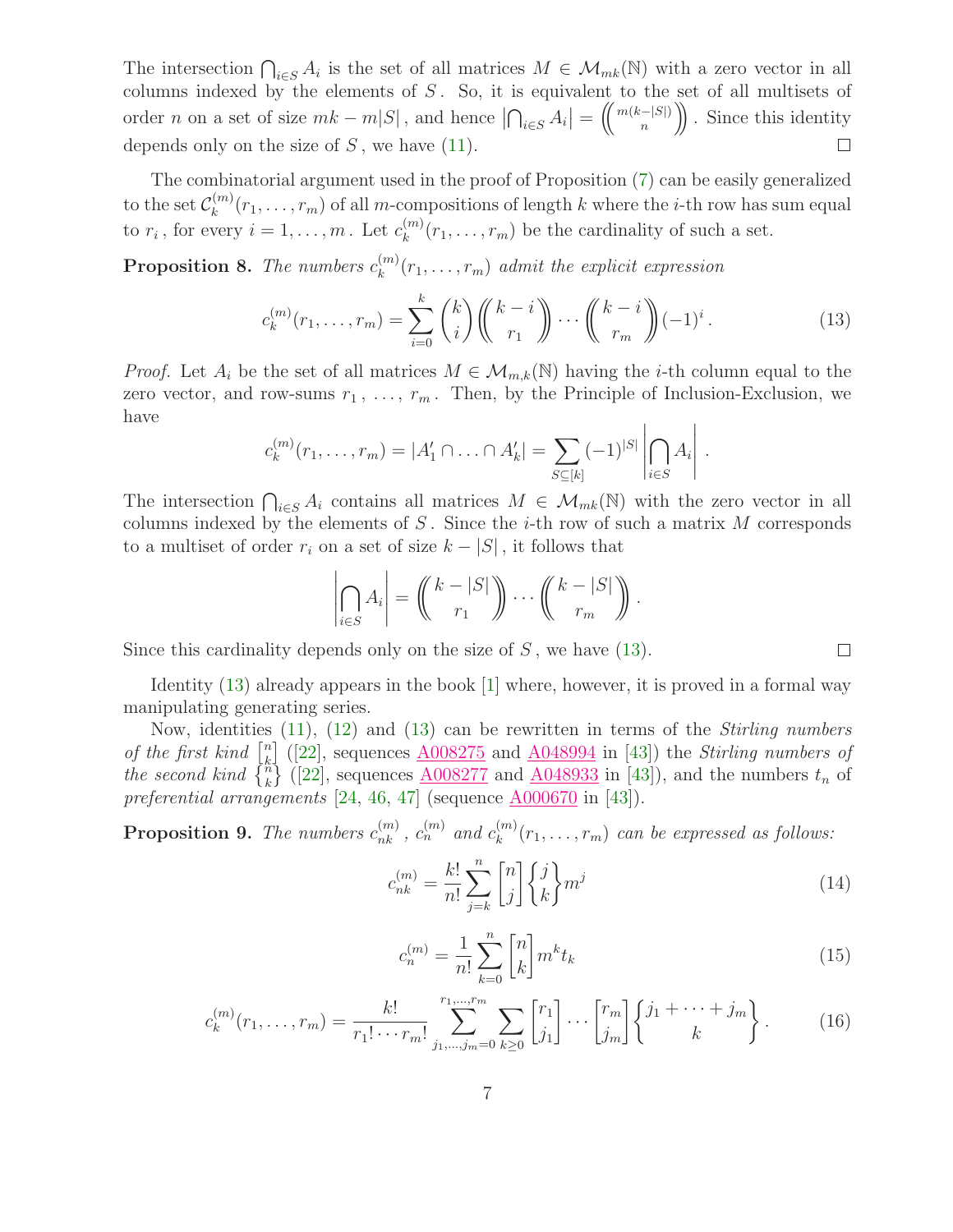Proof. Using the ordinary expansion

<span id="page-7-0"></span>
$$
x^{\overline{n}} = x(x+1)\cdots(x+n-1) = \sum_{k=0}^{n} \binom{n}{k} x^{k}
$$
 (17)

of the rising factorials, identity [\(11\)](#page-5-2) becomes

$$
c_{nk}^{(m)} = \frac{1}{n!} \sum_{j=0}^{n} \binom{n}{j} m^j \sum_{i=0}^{k} \binom{k}{i} (k-i)^j (-1)^i.
$$

The second sum on the right hand-side is the number of all surjective functions from an n-set to a k-set  $[46]$ , and can be expressed as

<span id="page-7-1"></span>
$$
\sum_{i=0}^{k} \binom{k}{i} (k-i)^{n} (-1)^{i} = \binom{n}{k} k!.
$$
\n(18)

Hence we have identity  $(14)$ . Now, from  $(14)$ , we have

$$
c_n^{(m)} = \sum_{k=0}^n c_{nk}^{(m)} = \sum_{k=0}^n \frac{k!}{n!} \sum_{j=k}^n {n \choose j} \left\{ j \atop k \right\} m^j = \frac{1}{n!} \sum_{j=0}^n {n \brack j} m^j \sum_{k=0}^n \left\{ j \atop k \right\} k! \, .
$$

<span id="page-7-2"></span>Since

$$
t_n = \sum_{k=0}^n \begin{Bmatrix} n \\ k \end{Bmatrix} k!,\tag{19}
$$

 $\Box$ 

we obtain at once identity [\(15\)](#page-6-2). Finally, by using [\(17\)](#page-7-0) once again, identity [\(13\)](#page-6-0) can be written as

$$
c_k^{(m)}(r_1,\ldots,r_m) = \frac{1}{r_1! \cdots r_m!} \sum_{j_1,\ldots,j_m=0}^{r_1,\ldots,r_m} \sum_{k\geq 0} {r_1 \brack j_1} \cdots {r_m \brack j_m} \sum_{i=0}^k {k \choose i} (k-i)^{j_1+\cdots+j_m} (-1)^i.
$$

Hence, from  $(18)$ , we obtain  $(16)$ .

**Remark 10.** From [\(14\)](#page-6-1) and [\(15\)](#page-6-2), it follows that both  $c_{nk}^{(m)}$  and  $c_n^{(m)}$  are polynomial expressions in  $m$ .

**Remark 11.** Every *m*-composition  $M \in \mathcal{C}_{nn}^{(m)}$  is an  $m \times n$  (0, 1)-matrix with exactly a 1 in each column, and hence is equivalent to a function  $f: [n] \to [m]$ . So,  $c_{nn}^{(m)} = m^n$ . Now, by using  $(11)$ , we have

$$
\sum_{k=0}^{n} \binom{n}{k} \binom{mk}{n} (-1)^k = m^n.
$$

Notice that this identity can also be obtained from [\(14\)](#page-6-1).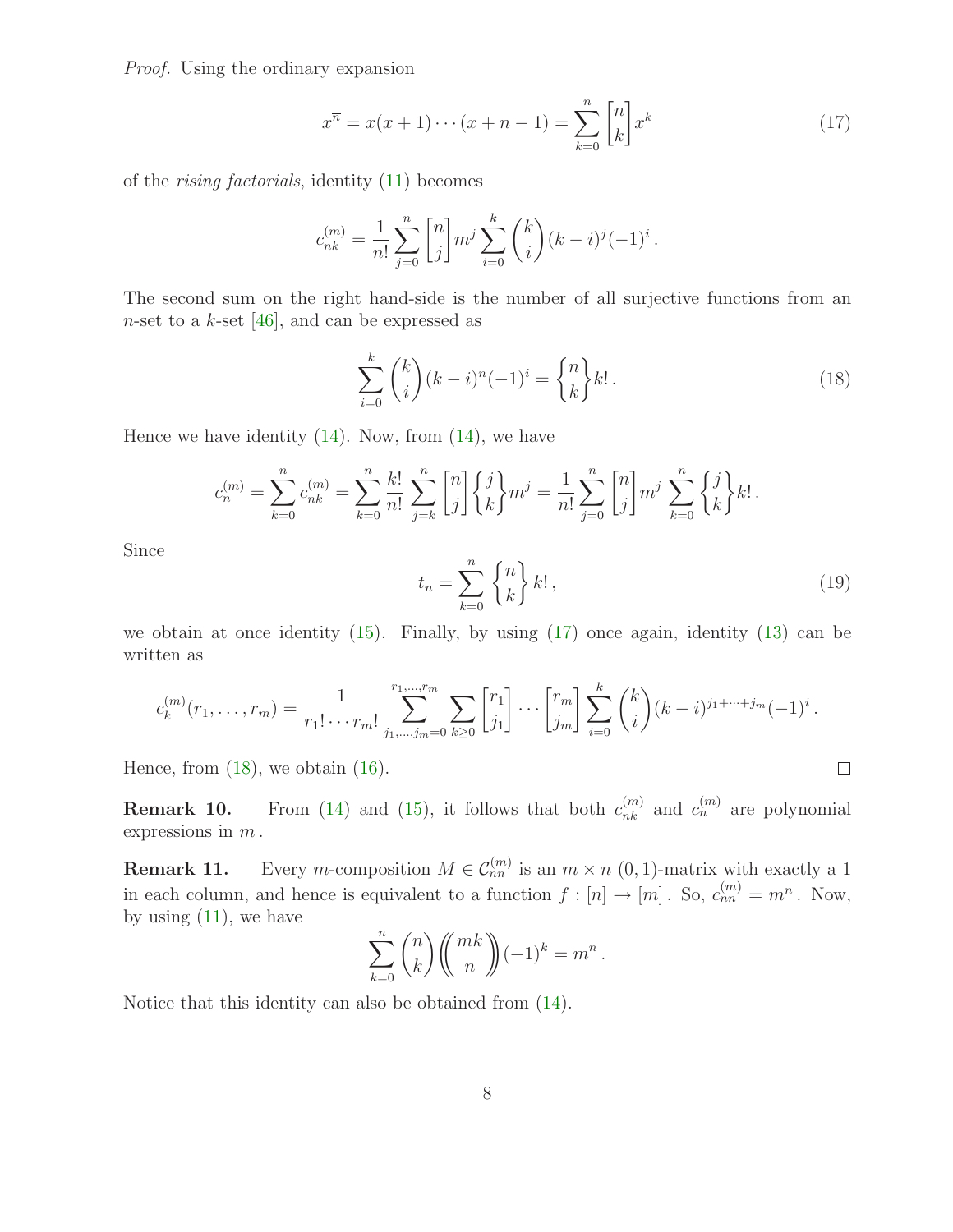# 4 Binet-like formulas and asymptotics

In this section we will obtain a *Binet-like formula* and an asymptotic expansion for the coefficients  $c_n^{(m)}$ .

**Proposition 12.** The numbers  $c_n^{(m)}$  admit the following Binet-like formula

$$
c_n^{(m)} = \frac{1}{2} \left[ \delta_{n,0} + \frac{1}{m} \frac{m-1}{\sqrt[n]{2}} \frac{\omega_m^k}{k=0} \frac{1}{x_k^{n+1}} \right] = \frac{1}{2} \delta_{n,0} + \frac{1}{2m} \sum_{k=0}^{m-1} \frac{\omega_m^k}{\sqrt[n]{2} - \omega_m^k} \left( \frac{\sqrt[n]{2}}{\sqrt[n]{2} - \omega_m^k} \right)^n \tag{20}
$$

<span id="page-8-0"></span>where

<span id="page-8-1"></span>
$$
x_k = 1 - \frac{1}{\sqrt[m]{2}} \omega_m^k \qquad (k = 0, 1, \dots, m - 1)
$$
 (21)

where  $\omega_m = e^{2\pi i/m}$  is a primitive root of unity.

Proof. Series [\(2\)](#page-2-2) can be rewritten as

$$
c^{(m)}(x) = \frac{1}{2} \left[ 1 + \frac{1}{2(1-x)^m - 1} \right].
$$

The roots of the polynomial at the denominator are the numbers  $x_k$  given in [\(21\)](#page-8-0). Then we have the expansion in partial fractions

$$
\frac{1}{2(1-x)^m - 1} = \frac{A_0}{x - x_0} + \dots + \frac{A_{m-1}}{x - x_{m-1}}
$$

where the coefficients  $A_k$  are defined by

$$
A_k = \lim_{x \to x_k} \frac{x - x_k}{2(1 - x)^m - 1}.
$$

By applying De l'Hopital rule, we have

$$
A_k = \lim_{x \to x_k} \frac{1}{-2m(1-x)^{m-1}} = \frac{1}{-2m(1-x_k)^{m-1}} = -\frac{\omega_m^k}{m \sqrt[m]{2}}.
$$

Hence

$$
c^{(m)}(x) = \frac{1}{2} \left[ 1 - \frac{1}{x_k} \sum_{k=0}^{m-1} \frac{A_k}{1 - x/x_k} \right] = \frac{1}{2} \left[ 1 + \frac{1}{m \sqrt[m]{2} x_k} \sum_{k=0}^{m-1} \frac{\omega_m^k}{1 - x/x_k} \right]
$$

 $\Box$ 

from which we obtain [\(20\)](#page-8-1).

**Proposition 13.** For  $n \to \infty$ , we have the asymptotic expansion

$$
c_n^{(m)} \sim \frac{1}{2m(\sqrt[m]{2}-1)} \left(\frac{\sqrt[m]{2}}{\sqrt[m]{2}-1}\right)^n.
$$

In particular, we have the limit

$$
\lim_{n \to \infty} \frac{c_n^{(m)}}{c_{n+1}^{(m)}} = 1 - \frac{1}{\sqrt[m]{2}}.
$$

Proof. The statement follows at once from the fact that the dominant singularity (i.e., the root with minimum modulus) is  $x_0 = 1 - 1/\sqrt[m]{2}$ .  $\Box$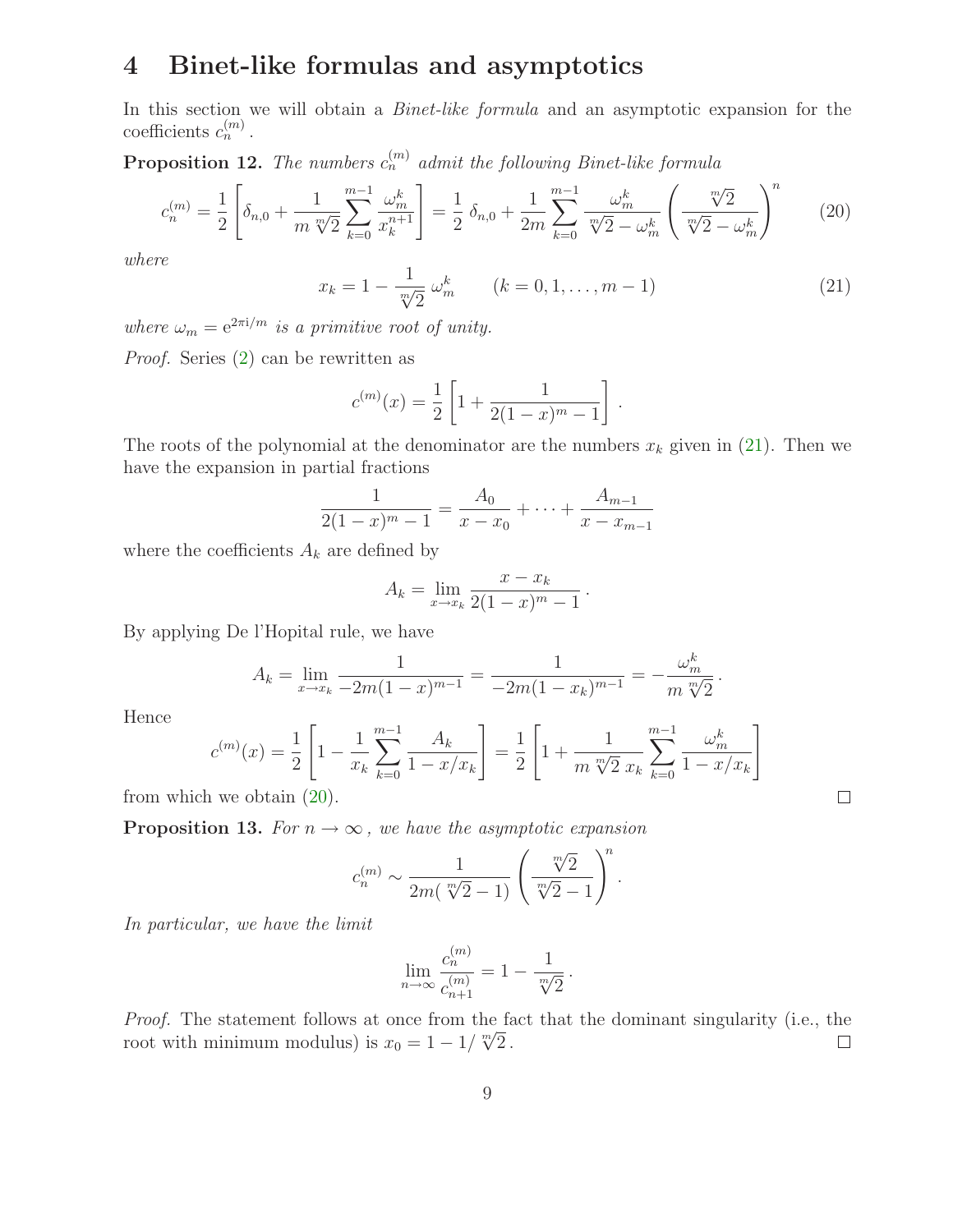### 5 Combinatorial interpretations

#### 5.1 Colored linear partitions

Matrix compositions can be interpreted in terms of linear species [\[6,](#page-24-8) [28\]](#page-25-15) as follows. Let  $[m] = \{1, \ldots, m\}$  be a set of colors, totally ordered in the natural way. We say that a linearly ordered set  $[n] = \{1, 2, ..., n\}$  is m-colored when each of its elements is colored with one of the colors in  $[m]$  respecting the following condition: for every elements x, with color i, and y with color j, if  $x \leq y$  then  $i \leq j$ . In other words, an m-coloring of [n] is an order-preserving map  $\gamma : [n] \to [m]$ . We define an m-colored linear partition of [n] as a linear partition in which each block is m-colored.

The m-compositions of length  $k$  of  $n$  are equivalent to the m-colored linear partitions of [n] with k blocks. Indeed, any  $M \in \mathcal{C}_{nk}^{(m)}$  corresponds to the m-colored linear partition  $\pi$  of [n] obtained transforming the *i*-th column  $(h_1, \ldots, h_m)$  of M into the *i*-th block of  $\pi$  of size  $h_1 + \cdots + h_m$  with the first  $h_1$  elements of color 1, ..., the last  $h_m$  elements of color m, for every  $i = 1, \ldots, k$ . For instance, the 3-composition

<span id="page-9-1"></span>
$$
M = \begin{bmatrix} 2 & 0 & 1 & 2 \\ 0 & 1 & 0 & 1 \\ 1 & 0 & 1 & 2 \end{bmatrix}
$$
 (22)

corresponds to the following 3-colored partition of the set  $\{1, 2, 3, \ldots, 11\}$ 

s s s s s s s s s s s 1 1 3 2 1 3 1 1 2 3 3

which can also be represented as  $\pi = [[1, 1, 3], [2], [1, 3], [1, 1, 2, 3, 3]]$ .

**Proposition 14.** Let  $\mathbf{C}^{(m)}$  be the linear species of m-compositions, i.e., the linear species of m-colored linear partitions. Let **G** be the uniform linear species. Let  $\text{Map}_{\neq\emptyset}^{(m)}$  be the linear species of multisets of non-zero order on the set  $[m]$ . Then

<span id="page-9-0"></span>
$$
\mathbf{C}^{(m)} = \mathbf{G} \circ \mathbf{Map}_{\neq \emptyset}^{(m)}.
$$
 (23)

*Proof.* To give an m-colored linear partition on a linearly ordered set L is equivalent to assign a linear partition  $\pi$  on L and then an m-coloring (i.e., an order-preserving map in  $[m]$ ) on each block of  $\pi$ . Since an order-preserving map  $f : [k] \to [m]$  is equivalent to a multiset of order k on the set  $[m]$ , we have at once (23). order k on the set  $[m]$ , we have at once  $(23)$ .

**Remark 15.** From identity [\(23\)](#page-9-0), we reobtain at once [\(2\)](#page-2-2). Indeed, since  $\text{Card}(G; x)$  =  $1/(1-x)$  and  $\text{Card}(\text{Map}_{\neq\emptyset}^{(m)};x)=h^{(m)}(x)$ , where  $h^{(m)}(x)$  is series [\(3\)](#page-2-3), we have  $\text{Card}(\mathbf{C}^{(m)};x)=$  $\mathbf{Card}(\mathbf{G};x)\circ\mathbf{Card}(\mathbf{Map}_{\neq\emptyset}^{(m)};x)=c^{(m)}(x)\,.$ 

Using this interpretation, we can obtain the following identities we will employ in Section [6](#page-13-0) to prove a Cassini-like identity.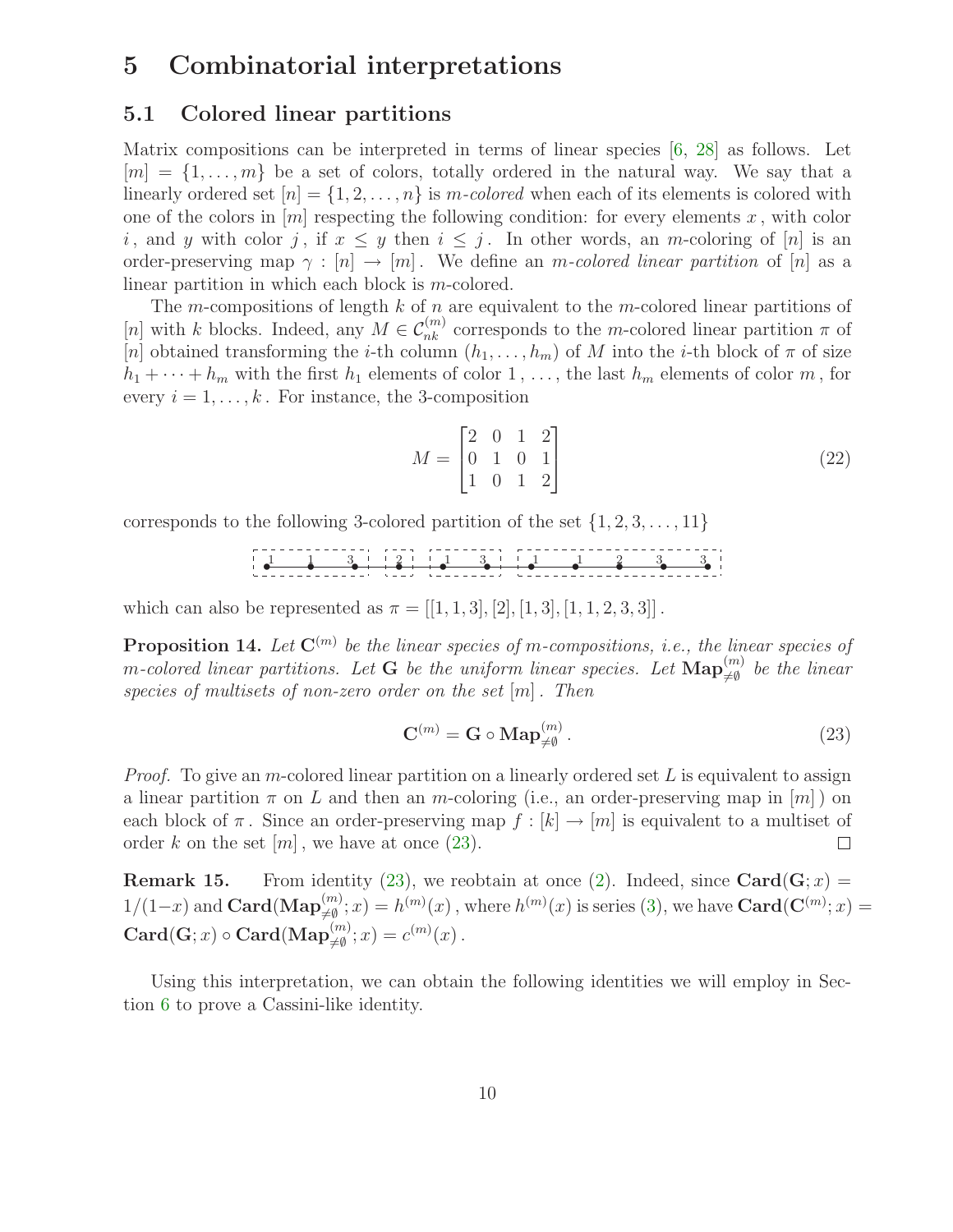Proposition 16. We have the following identity

<span id="page-10-1"></span>
$$
c_{i+j+1}^{(m)} = \sum_{h,k \ge 0} \binom{m}{h+k+1} c_{i-h}^{(m)} c_{j-k}^{(m)}.
$$
 (24)

*Proof.* Let  $L = \{x_1, \ldots, x_{i+1}, \ldots, x_{i+j+1}\}$  be a linearly ordered set with size  $i + j + 1$  and let  $\pi \in \mathbf{C}^{(m)}[L]$ . The element  $x_{i+1}$  belongs to a block B of the form  $\{x_{i-h+1}, \ldots, x_i, x_{i+1}, x_{i+2}, \ldots, x_{i+k+1}\}$ with  $h, k \in \mathbb{N}$ , as in the following picture:



Removing the block B,  $\pi$  splits into an m-colored linear partition  $\pi_1$  on a linear order of size  $i - h$  and into an m-colored linear partition  $\pi_2$  on a linear order of size  $j - k$ .  $\Box$ 

Proposition 17. We have the identity

<span id="page-10-0"></span>
$$
\left(\!\binom{m}{i+j+1}\!\right) = \sum_{k=1}^{m} \left(\!\binom{k}{i}\!\right) \left(\!\binom{m-k+1}{j}\!\right) = \sum_{k=0}^{m-1} \binom{i+k}{i} \left(\!\binom{m-k}{j}\!\right). \tag{25}
$$

*Proof.* The coefficient  $\binom{m}{i+j+1}$  gives the number of all the order-preserving maps f:  $[i + j + 1] \rightarrow [m]$ . Now, suppose that  $f(i + 1) = k$ , with  $k \in [m]$ . Since f is orderpreserving, it follows that  $f(x) \in [k]$  for every  $x \in [i]$  and  $f(x) \in \{k, ..., m\}$  for every  $x \in \{i+2, ..., i + j + 1\}$ . Hence we have at once identity (25).  $x \in \{i+2,\ldots,i+j+1\}$ . Hence we have at once identity [\(25\)](#page-10-0).

#### 5.2 Surjective families of order-preserving maps

Let  $P_1, \ldots, P_m$  and Q be finite linearly ordered sets. We say that  $\mathcal{F} = \{f_i : P_i \to Q\}_{i=1}^m$  is a surjective family of order-preserving maps when for every element  $q \in Q$  there exists at least one index i and one element  $p \in P_i$  such that  $q = f_i(p)$ . The single maps are not necessarily surjective, but every element of the codomain admits at least one preimage along one of the maps of the family.

**Proposition 18.** Let  $P_1$ , ...,  $P_m$  and Q be finite linearly ordered sets with  $|P_1| = r_1$ , ...,  $|P_m| = r_m$  and  $|Q| = k$ . Then the number of all surjective families  $\mathcal{F} = \{f_i : P_i \to Q\}_{i=1}^m$  is  $c_k^{(m)}$  $k^{(m)}(r_1, \ldots, r_m)$ .

*Proof.* Let  $Q = \{q_1, \ldots, q_k\}$ . A surjective family  $\mathcal{F} = \{f_i : P_i \to Q\}_{i=1}^m$  is equivalent to the m-composition M of length k with row-sum vector  $(r_1, \ldots, r_k)$ , whose i-row is  $\mathbf{r}_i =$  $(|f_i^{\bullet}(q_1)|, \ldots, |f_i^{\bullet}(q_k)|)$ , where  $f_i^{\bullet}(q_j)$  is the set of all preimages of  $q_j$  along the map  $f_i$ . Clearly, the sum of the *i*-row  $\mathbf{r}_i$  is  $|P_i| = r_i$ . Moreover, since  $\mathcal F$  is a surjective family, any column of M is different from the zero vector.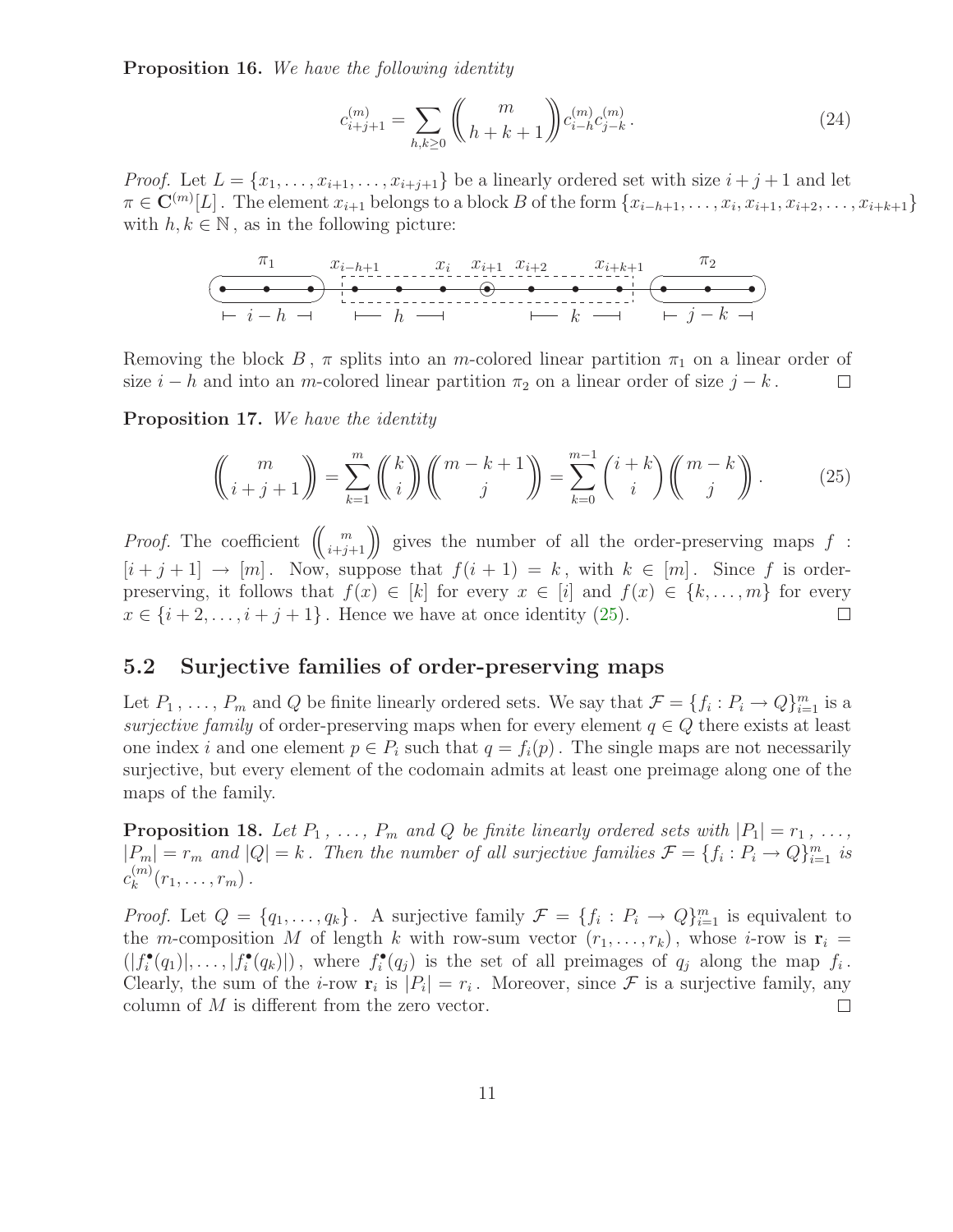#### <span id="page-11-1"></span>5.3 Labelled bargraphs

The interpretation of matrix compositions in terms of colored linear partitions can be reformulated in terms of *labelled bargraphs*. A *bargraph* is a column-convex polyomino where all columns are bottom justified (see Figure [1](#page-11-0) (a)). A bargraph is completely determined by the height of its columns and gives a graphical representation of an ordinary composition (as already pointed out in [\[37\]](#page-26-2)). Bargraphs, and more generally polyominoes [\[9\]](#page-24-9), are well-known combinatorial objects. In particular, the enumeration of bargraphs according to perimeter, area and site-perimeter has been treated in [\[39,](#page-26-13) [40\]](#page-26-14), in relation to the study of percolation models, and more recently, from an analytical point of view, in [\[10\]](#page-24-10).



<span id="page-11-0"></span>Figure 1: (a) a bargraph; (b) a labelled bargraph of degree 4.

Let  $M = [a_{ij}]$  be an m-composition, equivalent to an m-colored linear partition  $\pi =$  $[B_1, \ldots, B_k]$  where the block  $B_j$  has the form  $[1, \ldots, 1, 2, \ldots, 2, \ldots, m, \ldots, m]$ , and for every  $i = 1, \ldots, m$ , i occurs exactly  $a_{ij}$  times. Now, draw each block vertically as a stack of cells, and label each cell with the corresponding color. What we obtain is a bargraph in which, along each column, the labels are weakly increasing from the bottom to the top. For instance, the 3-composition [\(22\)](#page-9-1), equivalent to the 3-colored linear partition  $\pi = [[1, 1, 3], [2], [1, 3], [1, 1, 2, 3, 3]]$ , is represented by the following labelled bargraph of area 11 with 4 columns:

|   |   | 3 |
|---|---|---|
|   |   | 3 |
| 3 |   |   |
|   | 3 |   |
|   |   |   |
|   |   |   |

Similarly, the labelled bargraph in Figure [1\(](#page-11-0)b) represents the following 4-composition of 33 :

|  |  |  |  |  |  | $20100101010020$                                                              |  |
|--|--|--|--|--|--|-------------------------------------------------------------------------------|--|
|  |  |  |  |  |  | $\begin{bmatrix} 0 & 1 & 0 & 3 & 1 & 0 & 0 & 3 & 1 & 0 & 0 & 0 \end{bmatrix}$ |  |
|  |  |  |  |  |  | $\begin{bmatrix} 0 & 0 & 0 & 1 & 1 & 0 & 4 & 0 & 0 & 0 & 0 & 2 \end{bmatrix}$ |  |
|  |  |  |  |  |  |                                                                               |  |

.

So, we define a labelled bargraph as a bargraph in which all cells are labelled with positive integers so that, along each column, the label of a cell is less then or equal to the label of the cell immediately above (if any) (see Figure  $1(b)$  $1(b)$ ). The *degree* is the maximal label of the bargraph. In this way, an m-composition of n of length k is equivalent to a labelled bargraph of area n with  $k$  columns and degree at most  $m$ .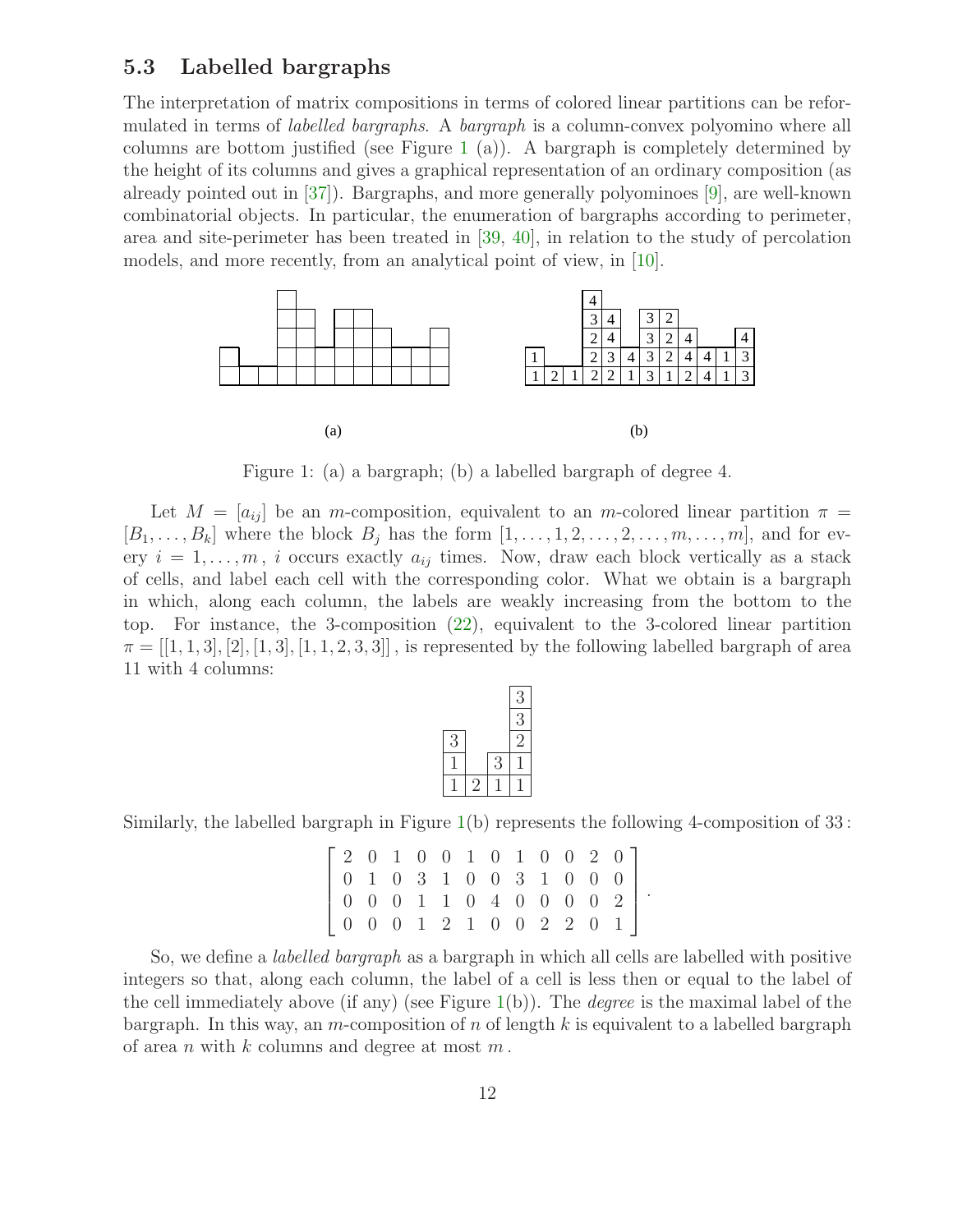#### 5.4 Words of a regular language on finite many letters

Matrix compositions (as concatenation of columns) can be easily encoded as words of a language on infinite letters. However, they can also be encoded as words of a regular language on the finite alphabet  $\mathcal{A}_m = \{a_1, \dots, a_m, b_1, \dots, b_m\}$ . This encoding extends the encoding described in [\[8\]](#page-24-3) for the ordinary compositions, Let  $\mathcal{C}^{(m)}$  be the set of all *m*-compositions and let  $\ell: \mathcal{C}^{(m)} \to \mathcal{A}_m^*$  be the map defined in the following way. First, write an m-composition M as the formal sum (juxtaposition) of its columns. Then write each column as juxtaposition of simple columns, that is columns containing exactly one non-zero entry. Now, order all simple columns according to the position of the non-zero entry. This convention allows to write each simple column as juxtaposition of *elementary columns*, that is columns containing exactly one non-zero entry, equal to 1. Finally, substitute each elementary column with a letter according to the following rules

$$
\begin{array}{ccccccccc}\n1 & & 0 & & 1 & & 0 \\
0 & \ell & & a_1, & \ldots, & \frac{1}{0} & \ell^2 & a_m, & & + \vdots & \stackrel{\ell}{\longmapsto} & b_1, & \ldots, & + \frac{1}{0} & \stackrel{\ell}{\longmapsto} & b_m \\
0 & & & 1 & & 0 & & 1\n\end{array}\n\tag{26}
$$

For instance, by applying this procedure to the 3-composition

$$
M = \begin{bmatrix} 2 & 0 & 1 & 2 \\ 0 & 1 & 0 & 1 \\ 1 & 0 & 1 & 2 \end{bmatrix},
$$

we have

$$
M \rightsquigarrow \begin{array}{cccccc} 2 & 0 & 1 & 2 \\ 0 & +1 & +0 & +1 \\ 1 & 0 & 1 & 2 \\ 2 & 0 & 0 & 1 & 0 \\ 2 & 0 & 0 & +1 & +0 \\ 0 & 1 & 0 & 0 & +1 \\ 0 & 1 & 0 & 0 & 1 \\ 0 & 0 & 1 & 0 & 1 \\ 0 & 0 & 0 & +1 & +0 \\ 0 & 0 & 1 & 0 & 1 \\ 0 & 0 & 1 & 0 & 0 \\ 0 & 0 & 1 & 0 & 0 & 1 \end{array}
$$

and hence  $\ell(M) = a_1a_1a_3b_2b_1a_3b_1a_1a_2a_3a_3$ .

**Proposition 19.** The language  $\mathcal{L}^{(m)} = \ell(\mathcal{C}^{(m)})$  on the alphabet  $\mathcal{A}_m$  corresponding to the m-compositions is the regular language defined by the unambiguous regular expression

<span id="page-12-0"></span>
$$
\mathcal{L}^{(m)} = \varepsilon + \mathcal{L}_1^{(m)} \mathcal{L}_2^{(m)} \tag{27}
$$

where  $\varepsilon$ , as usual, is the empty word, and

$$
\mathcal{L}_1^{(m)} = \left( a_1^+ a_2^* \cdots a_m^* + a_2^+ a_3^* \cdots a_m^* + \cdots + a_m^+ \right)
$$
  

$$
\mathcal{L}_2^{(m)} = \left( b_1 a_1^* a_2^* \cdots a_m^* + b_2 a_2^* \cdots a_m^* + \cdots + b_m a_m^* \right)^*.
$$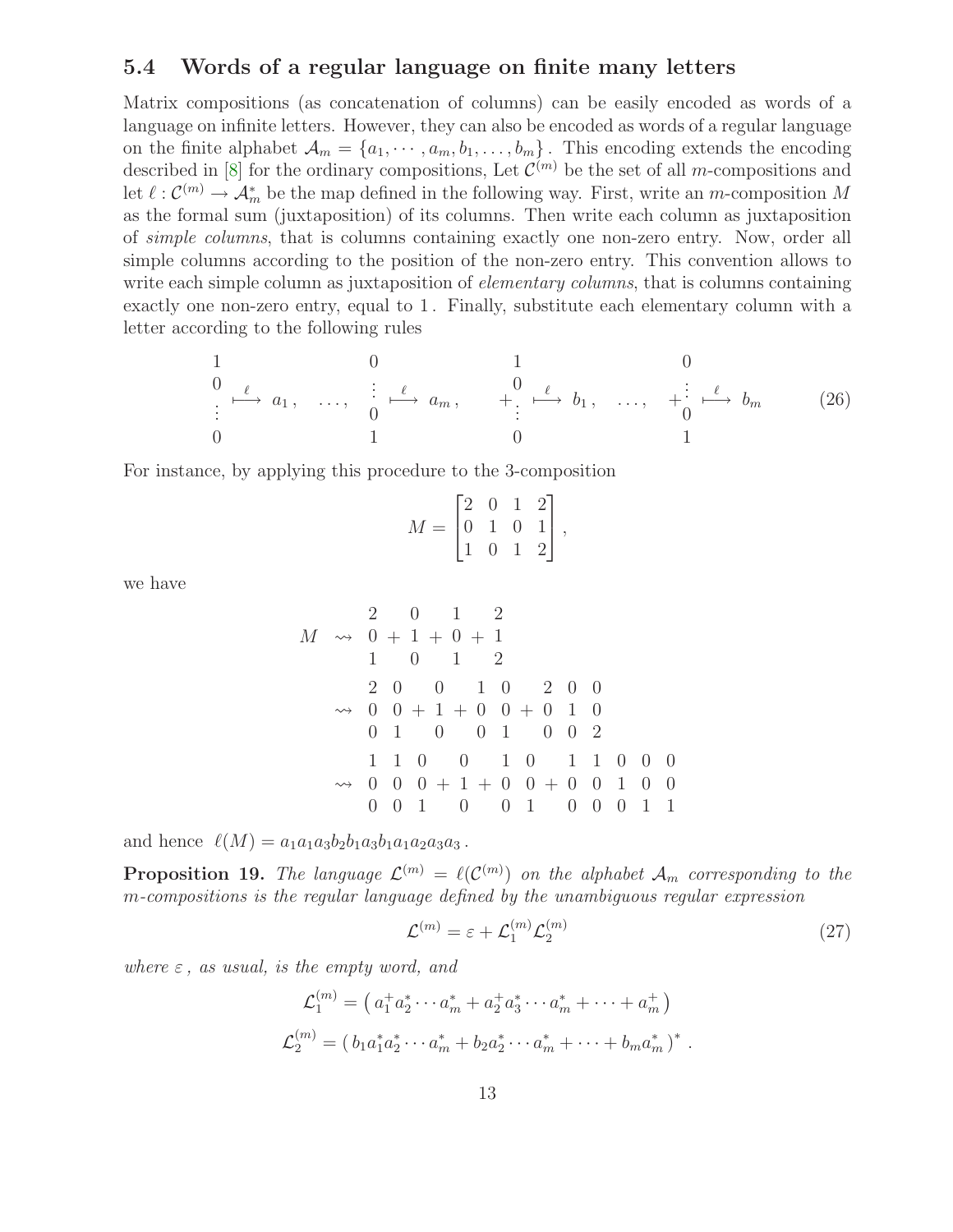*Proof.* Non-empty words in  $\mathcal{L}^{(m)}$  are characterized by the following conditions:

- 1. the first letter is always an  $a_i$ , with  $i = 1, 2, \ldots, m$ ;
- 2. the letters  $a_i$  and  $b_i$  can always be followed by any  $b_j$ , but they can be followed by an  $a_i$  only when  $i \leq j$ .

This characterization implies that the non-empty words in  $\mathcal{L}^{(m)}$  have a unique factorization of the form  $xy$ , where

- 1. x is a non-empty word of the form  $a_1^{i_1} \cdots a_m^{i_m}$ , with  $i_1, \ldots, i_m \ge 0$ ;
- 2. *y* is a (possibly empty) word  $y = y_1 \cdots y_k$ , where  $y_r = b_j a_j^{q_j}$  $q_j^{q_j} \cdots q_m^{q_m}$  with  $q_j, \ldots, q_m \geq 0$ , for every  $r = 1, \ldots, k$ .

This factorization implies at once identity [\(27\)](#page-12-0).

Remark 20. The encoding just described is the basis for an efficient algorithm for the exhaustive generation of m-compositions, and for the definition of a Gray code on the set of m-compositions of a given size, as described in  $[23]$ .

# <span id="page-13-0"></span>6 Cassini-like identities

For  $m = 2$ , the numbers  $c_n$  satisfy the following Cassini-like identity [\[16\]](#page-25-11):

$$
c_n c_{n+2} - c_{n+1}^2 = -2^{n-1} \qquad (\text{for } n \ge 1).
$$

This identity can be generalized to arbitrary m-compositions, as proved in the following

**Proposition 21.** For every  $m, n \geq 1$ , we have the generalized Cassini-like identity:

$$
\begin{vmatrix} c_n^{(m)} & c_{n+1}^{(m)} & \dots & c_{n+m-1}^{(m)} \\ c_{n+1}^{(m)} & c_{n+2}^{(m)} & \dots & c_{n+m}^{(m)} \\ \vdots & \vdots & & \vdots \\ c_{n+m-1}^{(m)} & c_{n+m}^{(m)} & \dots & c_{n+2m-2}^{(m)} \end{vmatrix} = (-1)^{\lfloor m/2 \rfloor} 2^{n-1}.
$$
 (28)

.

<span id="page-13-1"></span> $\Box$ 

*Proof.* Let  $C_n^{(m)} = [c_{n+i}^{(m)}]$  $\binom{m}{n+i+j}$   $\binom{m-1}{i,j=0}$  be the matrix appearing on the left-hand side of [\(28\)](#page-13-1). Since the main recurrence  $(10)$  is of the form

$$
c_{n+m}^{(m)} = \alpha_{m-1} c_{n+m-1}^{(m)} + \dots + \alpha_1 c_{n+1}^{(m)} + \alpha_0 c_n^{(m)} \quad \left(\text{where } \alpha_k = (-1)^{m-k-1} 2 \binom{m}{k}\right),
$$

we can simplify the last row of the determinant  $|C_n^{(m)}|$  simply by subtracting to it a suitable linear combination of the first  $m - 1$  rows. More precisely, we have

$$
|C_n^{(m)}| = \begin{vmatrix} c_n^{(m)} & c_{n+1}^{(m)} & \dots & c_{n+m-1}^{(m)} \\ c_n^{(m)} & c_{n+2}^{(m)} & \dots & c_{n+m}^{(m)} \\ \vdots & \vdots & & \vdots \\ c_{n+m-2}^{(m)} & c_{n+m-1}^{(m)} & \dots & c_{n+2m-3}^{(m)} \\ \alpha_0 c_{n-1}^{(m)} & \alpha_0 c_n^{(m)} & \dots & \alpha_0 c_{n+m-2}^{(m)} \end{vmatrix}
$$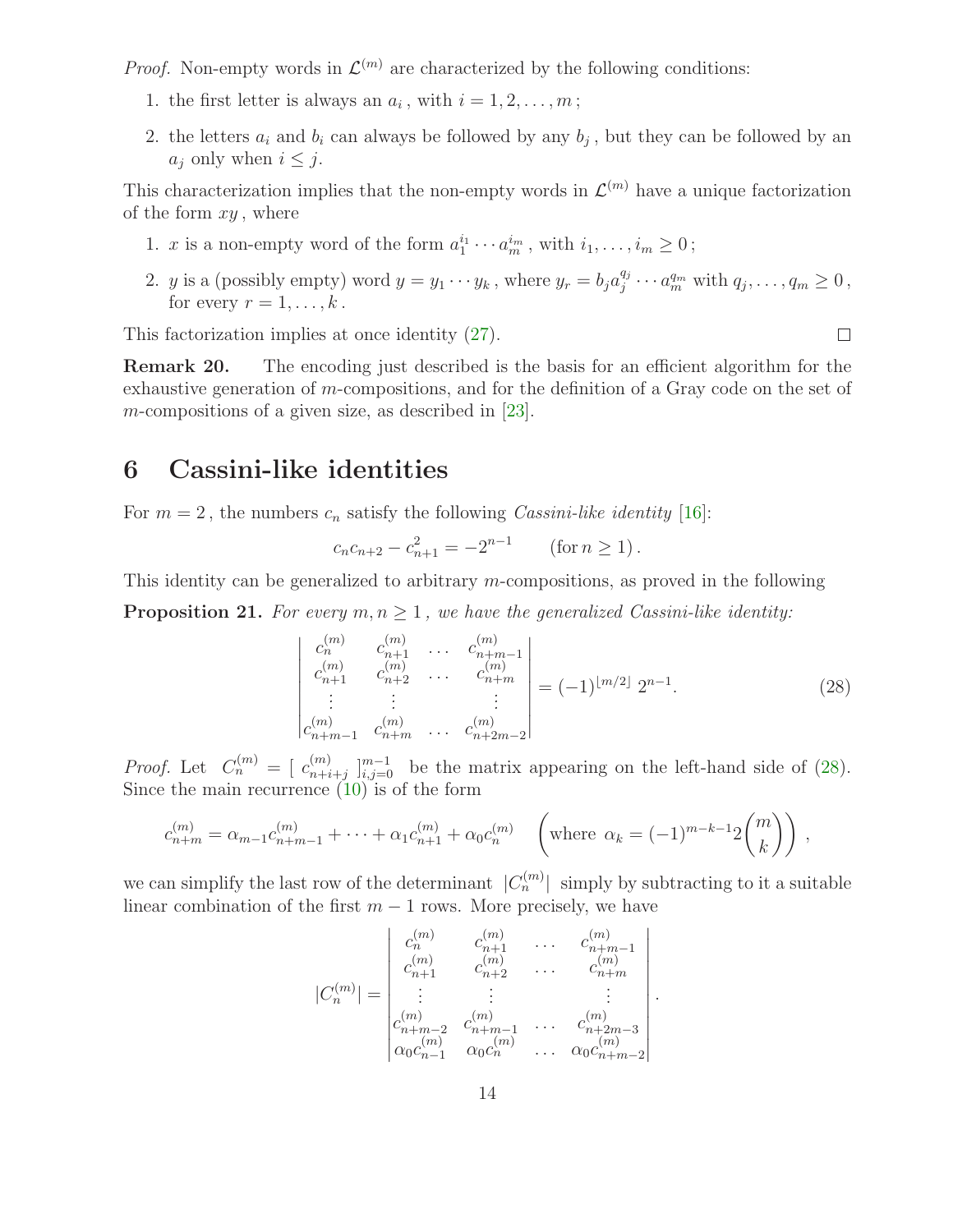Now, we can extract  $\alpha_0 = (-1)^{m-1}2$  from the last row and shift cyclically all rows downward, obtaining the identity  $|C_n^{(m)}| = 2 |C_{n-1}^{(m)}|$  $\binom{m}{n-1}$ . From this recurrence, it follows at once that

$$
|C_n^{(m)}| = 2^{n-1} |C_1^{(m)}| \qquad \text{(for every } n \ge 1).
$$

It remains to evaluate the determinant of the matrix  $C_1^{(m)} = [c_{i+j+1}^{(m)}]_{i,j=0}^{m-1}$ .

Identity [\(24\)](#page-10-1) is equivalent to the matrix factorization

$$
C_1^{(m)} = L^{(m)} M^{(m)} L_T^{(m)}
$$

where

$$
L^{(m)} = [c_{i-j}^{(m)}]_{i,j=0}^{m-1} \quad \text{and} \quad M^{(m)} = \left[ \begin{pmatrix} m \\ i+j+1 \end{pmatrix} \right]_{i,j=0}^{m-1}
$$

Since  $L^{(m)}$  is triangular and its diagonal entries are equal to  $c_0^{(m)} = 1$ , it follows that

$$
|C_1^{(m)}| = |M^{(m)}|.
$$

Similarly, identity [\(25\)](#page-10-0) is equivalent to the matrix factorization

$$
M^{(m)} = B^{(m)} \widetilde{B}^{(m)}
$$

where

$$
B^{(m)} = \left[ \begin{pmatrix} i+j \\ i \end{pmatrix} \right]_{i,j=0}^{m-1} \quad \text{and} \quad \widetilde{B}^{(m)} = \left[ \begin{pmatrix} m-i \\ j \end{pmatrix} \right]_{i,j=0}^{m-1}
$$

Since  $\tilde{B}^{(m)} = J^{(m)}B^{(m)}$ , where  $J^{(m)} = [\delta_{i+j,m-1}]_{i,j=0}^{m-1}$ , it follows that

$$
M^{(m)} = B^{(m)} J^{(m)} B^{(m)}.
$$

Since  $|J^{(m)}| = (-1)^{\lfloor m/2 \rfloor}$  and  $|B^{(m)}| = 1$ , it follows that  $|M^{(m)}| = (-1)^{\lfloor m/2 \rfloor}$ . Finally, for every  $n \geq 1$ , we have

$$
|C_n^{(m)}| = 2^{n-1} |C_1^{(m)}| = 2^{n-1} |M^{(m)}| = (-1)^{\lfloor m/2 \rfloor} 2^{n-1},
$$

that is we have identity [\(28\)](#page-13-1).

## 7 Matrix compositions without zero rows

In this section, we will consider the class of all  $m$ -compositions where all rows are different from the zero vector. Let  $f_n^{(m)}$  be the number of all m-compositions of n of this kind.

**Proposition 22.** The numbers  $f_n^{(m)}$  admit the explicit expression

<span id="page-14-0"></span>
$$
f_n^{(m)} = \sum_{k=0}^m \binom{m}{k} (-1)^k c_n^{(m-k)} = \sum_{k=0}^m \binom{m}{k} (-1)^{m-k} c_n^{(k)}.
$$
 (29)

 $\Box$ 

.

.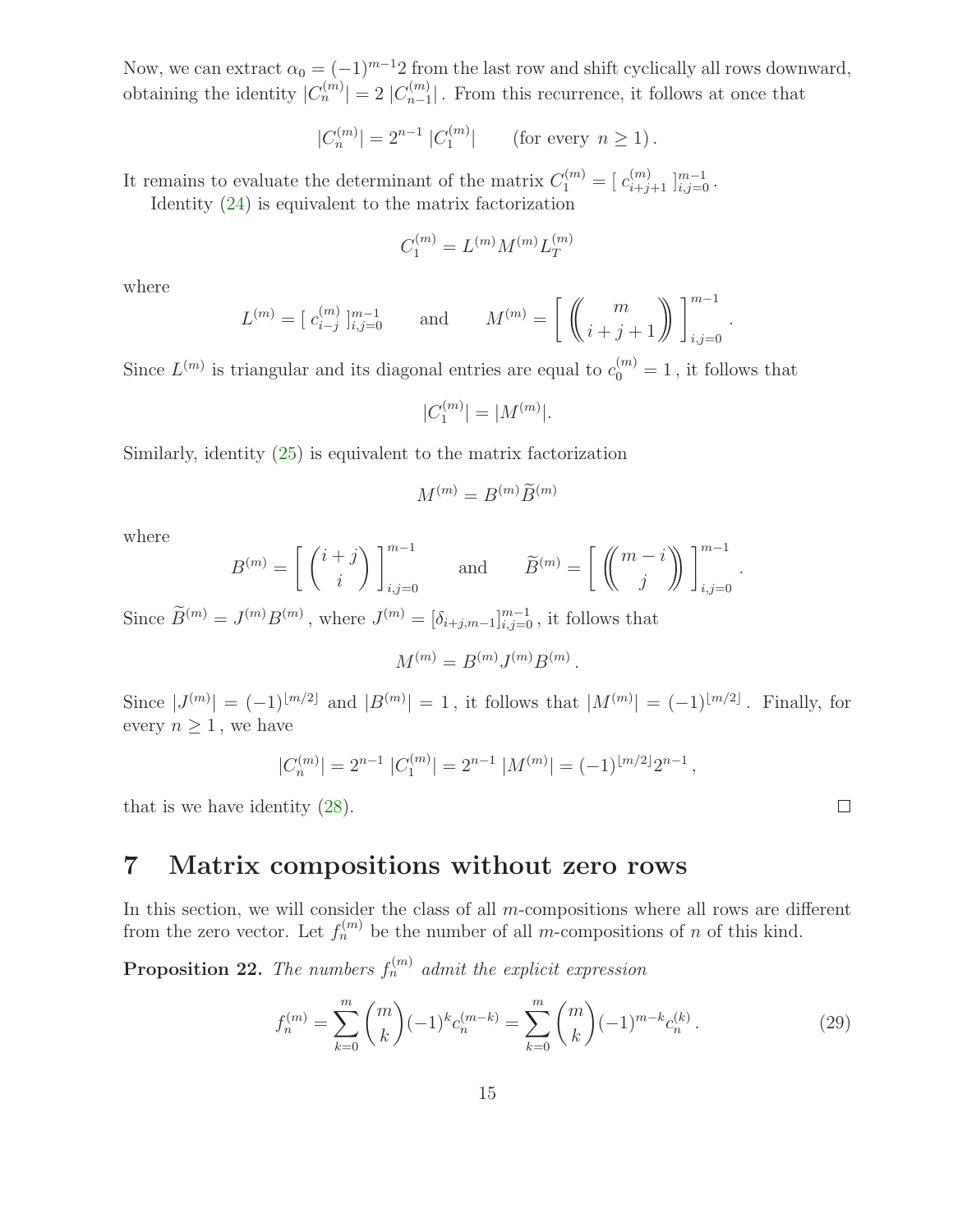*Proof.* Let  $A_i$  be the set of all m-compositions  $M \in C_n^{(m)}$  where the *i*-th row is zero. Then, by the Principle of Inclusion-Exclusion, we have

$$
f_n^{(m)} = |A'_1 \cap \dots \cap A'_m| = \sum_{S \subseteq [m]} (-1)^{|S|} \left| \bigcap_{i \in S} A_i \right|.
$$

Since there is an evident bijective correspondence between  $\bigcap_{i\in S} A_i$  and the set of all  $(m-|S|)$ compositions of  $n$ , we have at once  $(29)$ .

<span id="page-15-0"></span>**Remark 23.** Since the set  $\mathcal{C}_n^{(m)}$  can be partitioned according to the number of zero rows, we also have the identity

<span id="page-15-1"></span>
$$
c_n^{(m)} = \sum_{k=0}^m \binom{m}{k} f_n^{(k)}.
$$
\n(30)

<span id="page-15-2"></span> $\Box$ 

 $\Box$ 

Now, by inverting this formula, we reobtain [\(29\)](#page-14-0). Viceversa, we can obtain [\(30\)](#page-15-0) by inverting [\(29\)](#page-14-0).

**Proposition 24.** The generating series for the numbers  $f_n^{(m)}$  is

$$
f^{(m)}(x) = \sum_{k=0}^{m} {m \choose k} (-1)^{m-k} c^{(k)}(x) = \sum_{k=0}^{m} {m \choose k} (-1)^{m-k} \frac{(1-x)^k}{2(1-x)^k - 1}.
$$
 (31)

Proof. This is an immediate consequence of identity [\(29\)](#page-14-0).

**Proposition 25.** For  $n \geq 1$ , the numbers  $f_n^{(m)}$  satisfy a homogeneous linear recurrence with constant coefficients of order  $\binom{m+1}{2}$ .

Proof. Immediate consequence of the fact that the rational series [\(31\)](#page-15-1) has the form

$$
f^{(m)}(x) = \frac{x^m F_m(x)}{(1 - 2x)(1 - 4x + 2x^2) \cdots (2(1 - x)^m - 1)}
$$
(32)

where  $F_m(x)$  is a polynomial with degree (less than or) equal to  $\binom{m}{2}$ .

**Remark 26.** The recurrence satisfied by the numbers  $f_n^{(m)}$  can be deduced from the denominator of series [\(32\)](#page-15-2). For instance, for  $m = 2$ , we have the series

$$
f^{(2)}(x) = \frac{3x^2 - 2x^3}{(1 - 2x)(1 - 4x + 2x^2)} = \frac{3x^2 - 2x^3}{1 - 6x + 10x^2 - 4x^3}
$$

and hence the recurrence

$$
f_{n+3}^{(2)} = 6f_{n+2}^{(2)} - 10f_{n+1}^{(2)} + 4f_n^{(2)}.
$$

Similarly, for  $m = 3$ , we have the series

$$
f^{(3)}(x) = \frac{13x^3 - 24x^4 + 16x^5 - 4x^6}{1 - 12x + 52x^2 - 102x^3 + 96x^4 - 44x^5 + 8x^6}
$$

and hence the recurrence

$$
f_{n+6}^{(3)} = 12f_{n+5}^{(3)} - 52f_{n+4}^{(3)} + 102f_{n+3}^{(3)} - 96f_{n+2}^{(3)} + 44f_{n+1}^{(3)} - 8f_n^{(3)}.
$$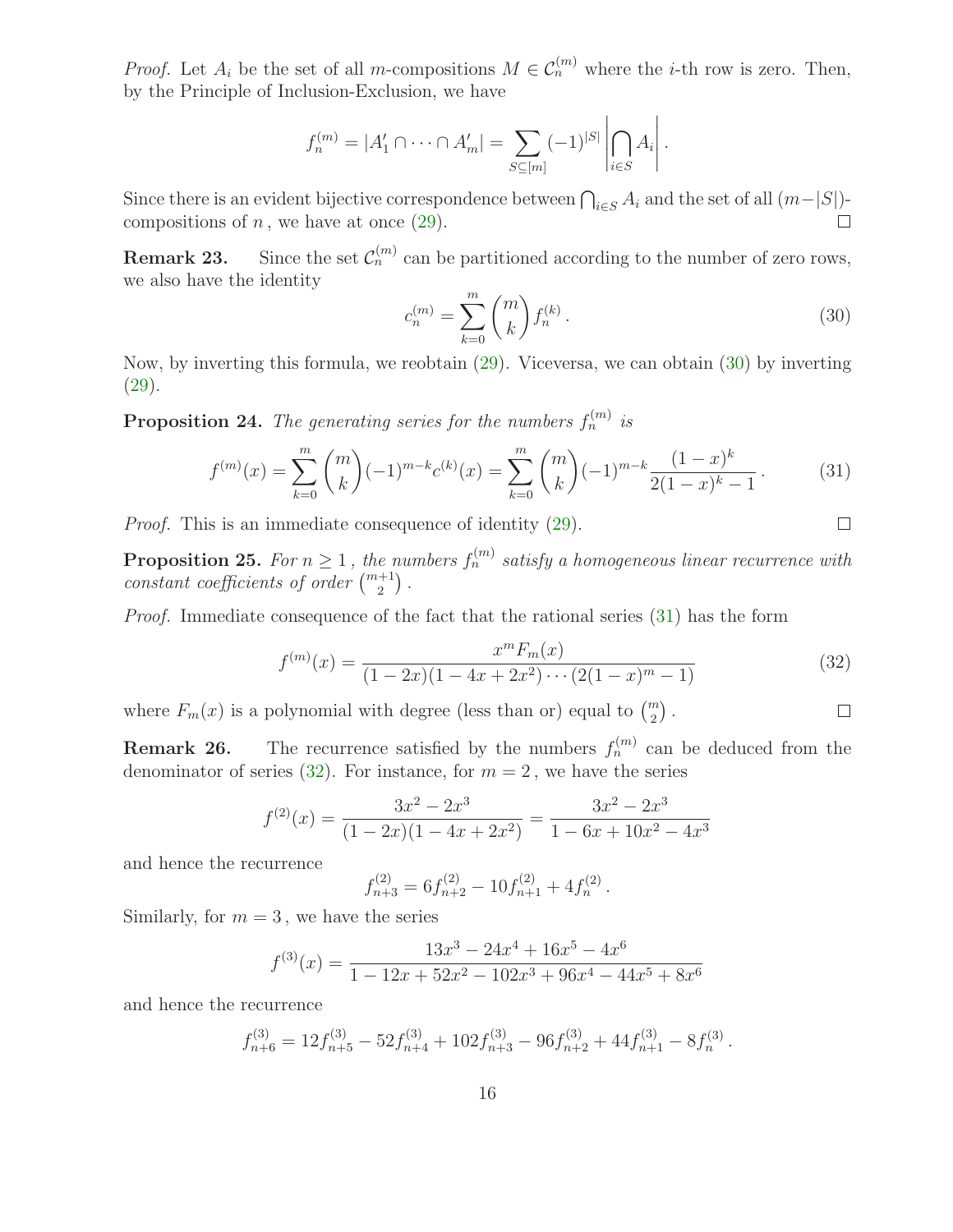| $n_{\rm c}$ |  | $\mathcal{D}$    | 3                |     | 5        | 6        |        |          | 9                | 10        |
|-------------|--|------------------|------------------|-----|----------|----------|--------|----------|------------------|-----------|
| $m=0$       |  | $\left( \right)$ | $\left( \right)$ |     | $\theta$ | $\theta$ |        | $\theta$ | $\left( \right)$ | $\theta$  |
| $m=1$       |  |                  | 4                | 8   | 16       | 32       | 64     | 128      | 256              | 512       |
| $m=2$       |  | 3                | 16               | 66  | 248      | 892      | 3136   | 10888    | 37536            | 128880    |
| $m=3$       |  |                  | 13               | 132 | 924      | 5546     | 30720  | 162396   | 834004           | 4204080   |
| $m=4$       |  |                  |                  | 75  | 1232     | 13064    | 114032 | 893490   | 6550112          | 45966744  |
| $m=5$       |  |                  |                  |     | 541      | 13060    | 195020 | 2327960  | 24418640         | 235804122 |
| $m=6$       |  |                  |                  |     |          | 4683     | 155928 | 3116220  | 48697048         | 657516672 |

<span id="page-16-2"></span><span id="page-16-0"></span>Table 2: The numbers  $f_n^{(m)}$ .

**Proposition 27.** The numbers  $f_n^{(m)}$  have the following explicit expression

$$
f_n^{(m)} = \sum_{\substack{\rho \in \mathbb{P}^m \\ |\rho| = n}} \sum_{k \ge 0} \sum_{i=0}^k {k \choose i} {k-i \choose r_1} \cdots {k-i \choose r_m} (-1)^i,
$$
 (33)

where  $\mathbb P$  is the set of all positive integers.

*Proof.* Since  $f_n^{(m)}$  counts all m-compositions with non-zero row-sums, we have

$$
f_n^{(m)} = \sum_{k \ge 0} \sum_{\substack{(r_1, \dots, r_m) \in \mathbb{P}^m \\ r_1 + \dots + r_m = n}} c_k^{(m)}(r_1, \dots, r_m) = \sum_{k \ge 0} \sum_{\substack{\rho \in \mathbb{P}^m \\ |\rho| = n}} c_k^{(m)}(\rho)
$$

where  $\rho = (r_1, \ldots, r_m)$  and  $|\rho| = r_1 + \cdots + r_m$ . Hence, by [\(13\)](#page-6-0), we have at once [\(33\)](#page-16-0).  $\Box$ 

Let  $f_{nk}^{(m)}$  be the number of all m-compositions, without zero rows, of n of length k.

**Proposition 28.** The numbers  $f_{nk}^{(m)}$  admit the explicit expression

<span id="page-16-1"></span>
$$
f_{nk}^{(m)} = \sum_{i=0}^{m} \sum_{j=0}^{k} {m \choose i} {k \choose j} {m-i)(k-j \choose n} (-1)^{i+j}.
$$
 (34)

*Proof.* Let  $A_{ij}$  be the set of all matrices  $M \in \mathcal{M}_{mk}(\mathbb{N})$  with the *i*-th row and the *j*-th column equal to the zero vector. Then, by the Principle of Inclusion-Exclusion, we have

$$
f_{nk}^{(m)} = \left| \bigcap_{(i,j) \in [m] \times [k]} A'_{ij} \right| = \sum_{\substack{I \subseteq [m] \\ J \subseteq [k]}} (-1)^{|I| + |J|} \left| \bigcap_{\substack{i \in I \\ j \in J}} A_{ij} \right|.
$$

Since the intersection  $\bigcap_{i\in I, j\in J} A_{ij}$  is in bijective correspondence with the set of all multisets of order *n* on a set of size  $(m - |I|)(k - |J|)$ , identity [\(34\)](#page-16-1) follows at once.

Also the numbers  $f_{nk}^{(m)}$  and  $f_n^{(m)}$  can be expressed in terms of Stirling numbers and of the numbers  $t_k$  of preferential arrangements.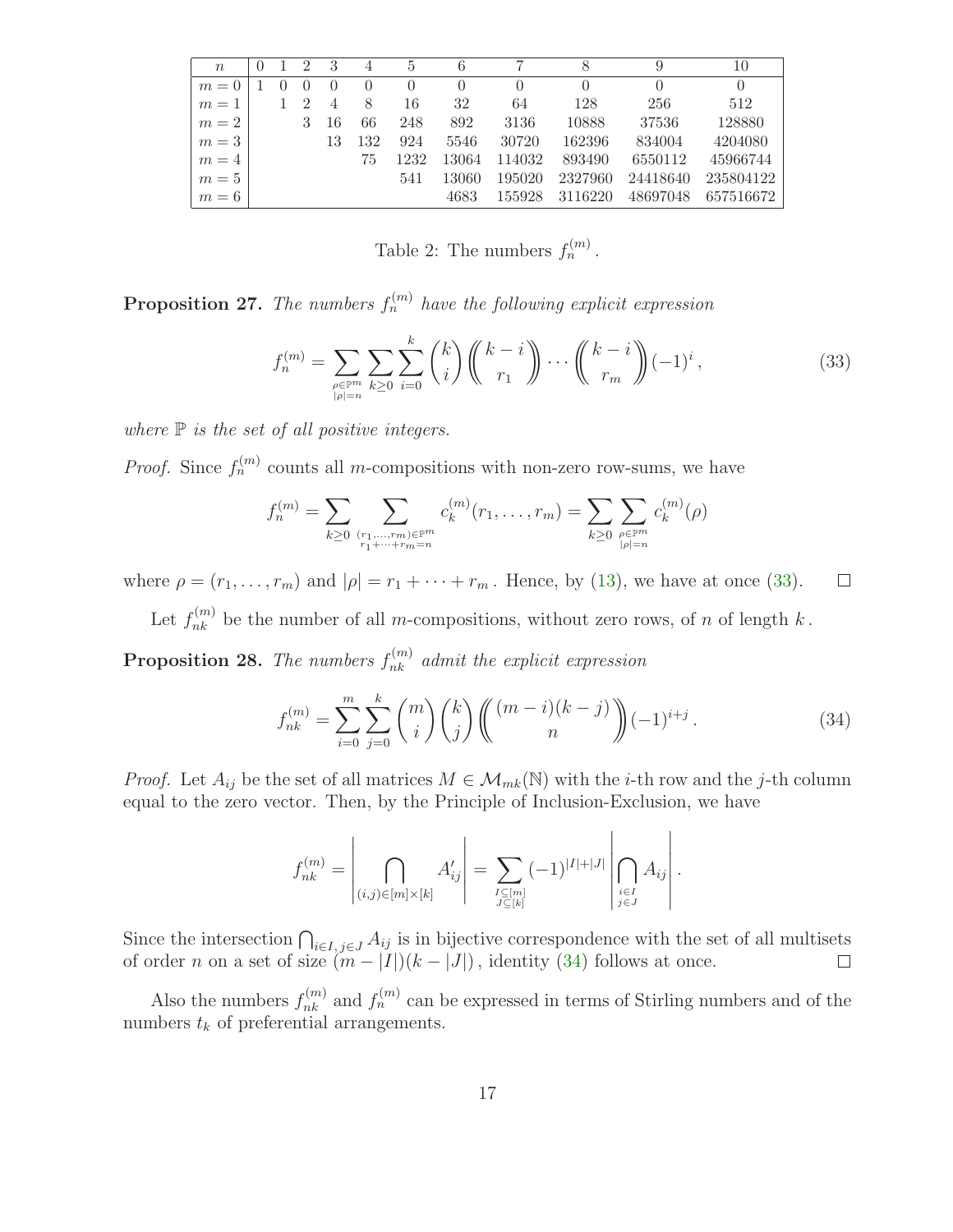**Proposition 29.** The numbers  $f_{nk}^{(m)}$  can be expressed as

<span id="page-17-1"></span><span id="page-17-0"></span>
$$
f_{nk}^{(m)} = \frac{m!k!}{n!} \sum_{h=0}^{n} \begin{bmatrix} n \\ h \end{bmatrix} \begin{Bmatrix} h \\ m \end{Bmatrix} \begin{Bmatrix} h \\ k \end{Bmatrix}.
$$
 (35)

Similarly, the numbers  $f_n^{(m)}$  can be expressed as

$$
f_n^{(m)} = \frac{m!}{n!} \sum_{k=m}^{n} \begin{bmatrix} n \\ k \end{bmatrix} \begin{Bmatrix} k \\ m \end{Bmatrix} t_k.
$$
 (36)

Proof. By using [\(17\)](#page-7-0), identity [\(34\)](#page-16-1) can be rewritten as

$$
f_{nk}^{(m)} = \frac{1}{n!} \sum_{h=0}^{n} {n \choose h} \sum_{i=0}^{m} {m \choose i} (m-i)^h (-1)^i \sum_{j=0}^{k} {k \choose j} (k-j)^h (-1)^j.
$$

Now, by [\(18\)](#page-7-1), we have [\(35\)](#page-17-0). Finally, using the fact that  $f_n^{(m)} = \sum_{k=0}^n f_{nk}^{(m)}$  and identities  $(19)$  and  $(35)$ , we have at once identity  $(36)$ .  $\Box$ 

Clearly,  $f_n^{(m)} = 0$  whenever  $n < m$ . In particular, we have

$$
f_n^{(n)} = t_n, \qquad f_{n+1}^{(n)} = \frac{n}{2} (t_{n+1} + t_n),
$$

$$
f_{n+2}^{(n)} = \frac{n}{24} [(3n+1)t_{n+2} + 6(n+1)t_{n+1} + (3n+5)t_n].
$$

The identity  $f_n^{(n)} = t_n$  can also be proved combinatorially since preferential arrangements can be represented as matrix compositions in a very natural way. Since a *preferential arrangement* is a set partition in which the blocks are linearly ordered [\[24,](#page-25-14) [46,](#page-27-0) [47\]](#page-27-1), with a given preferential arrangement  $\pi = (B_1, \ldots, B_k)$  of an *n*-set X we can always associate the matrix M having as columns the characteristic vectors of the blocks of  $\pi$ . For instance, the preferential arrangement  $\pi = (\{2, 3\}, \{1, 5\}, \{4\})$  of the set  $X = \{1, 2, 3, 4, 5\}$  corresponds to the matrix

$$
M = \begin{bmatrix} 0 & 1 & 0 \\ 1 & 0 & 0 \\ 1 & 0 & 0 \\ 0 & 0 & 1 \\ 0 & 1 & 0 \end{bmatrix}
$$

.

So, if  $\pi$  is a partition of an *n*-set with k blocks, then the matrix M has n rows each of which contains exactly one non-zero entry equal to  $1, k$  columns different from the zero vector and  $\sigma(M) = n$ . This means that M is an n-composition of n without zero rows. Since this correspondence is clearly a bijection between the class of preferential arrangements of an *n*-set and the class of *n*-composition of *n* without zero rows, there follows the identity  $f_n^{(n)} = t_n$ .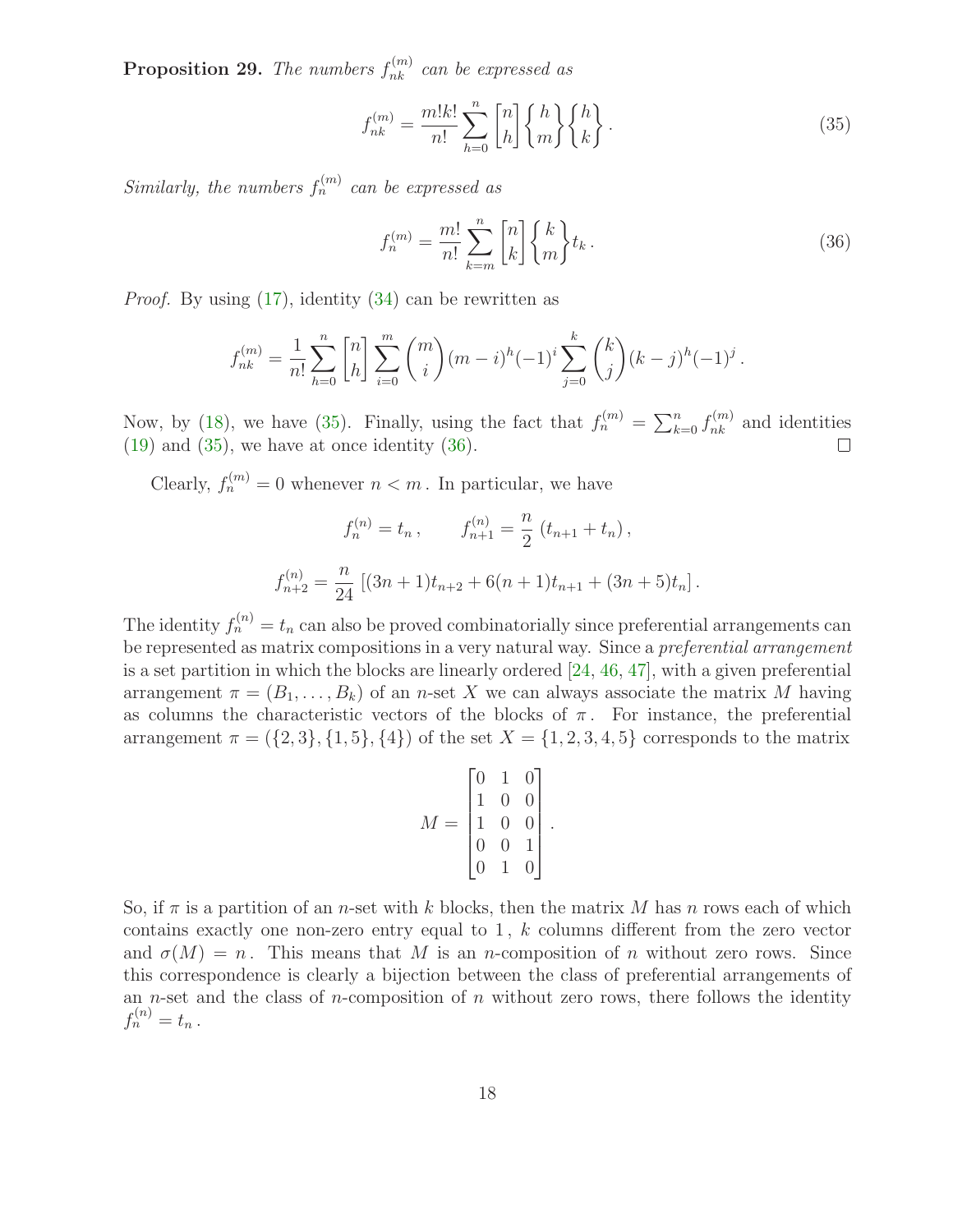| $\boldsymbol{n}$ |   |    | 3   |                  | 5        | 6                |          |          |           | 10         |
|------------------|---|----|-----|------------------|----------|------------------|----------|----------|-----------|------------|
| $m=0$            |   |    |     | $\left( \right)$ | $\theta$ | $\left( \right)$ | $\theta$ |          |           | $\theta$   |
| $m =$            |   |    | 3   | 4                |          | 14               | 23       | 39       | 71        | 124        |
| $m=2$            | 2 | 5  | 18  | 53               | 162      | 505              | 1548     | 4756     | 14650     | 45065      |
| $m=3$            | 3 | 12 | 58  | 255              | 1137     | 5095             | 22749    | 101625   | 454116    | 2028939    |
| $m=4$            | 4 | 22 | 136 | 793              | 4660     | 27434            | 161308   | 948641   | 5579224   | 32811986   |
| $m=5$            | h | 35 | 265 | 1925             | 14056    | 102720           | 750255   | 5480235  | 40031030  | 292408771  |
| $m=6$            | 6 | 51 | 458 | 3984             | 34788    | 303902           | 2654064  | 23179743 | 202445610 | 1768099107 |

<span id="page-18-0"></span>Table 3: The numbers  $z_n^{(m)}$ .

Remark 30. Another kind of matrix compositions are packed matrices [\[20\]](#page-25-10), that is matrices with nonnegative integer entries without zero rows or zero columns. Let  $b_n$  be the number of all packed matrices M with  $\sigma(M) = n$ . These numbers form sequence  $\underline{\text{A120733}}$  $\underline{\text{A120733}}$  $\underline{\text{A120733}}$ in  $[43]$ , and, by  $(36)$ , can be expressed as

$$
b_n = \sum_{m=0}^n f_n^{(m)} = \frac{1}{n!} \sum_{k=0}^n \begin{bmatrix} n \\ k \end{bmatrix} t_k^2.
$$

# 8 Matrix compositions of Carlitz type

We say that an *m*-composition is of *Carlitz type* when no two adjacent columns are equal. For  $m = 1$ , we have the ordinary *Carlitz compositions* [\[11\]](#page-24-1) (see also [\[13,](#page-25-1) [33,](#page-26-15) [29\]](#page-26-0) and [\[18\]](#page-25-5)). Let  $z_n^{(m)}$  be the number of all m-composition of n of Carlitz type. For  $m=1$  we have sequence  $\underline{\text{A}003242}$  in [\[43\]](#page-26-11), while for  $m \geq 2$  we have new sequences (see Table [3\)](#page-18-0).

**Proposition 31.** The generating series of the numbers  $z_n^{(m)}$  is

<span id="page-18-1"></span>
$$
z^{(m)}(x) = \sum_{n\geq 0} z_n^{(m)} x^n = \frac{1}{1 - \sum_{k\geq 1} \binom{m}{k} \frac{x^k}{1 + x^k}},\tag{37}
$$

<span id="page-18-2"></span>or, equivalently,

$$
z^{(m)}(x) = \frac{1}{1 + \sum_{k \ge 1} (-1)^k \frac{1 - (1 - x^k)^m}{(1 - x^k)^m}} = \frac{1}{1 + \sum_{k \ge 1} (-1)^k h^{(m)}(x^k)}.
$$
(38)

*Proof.* Let  $x_{\mu}$  be an indeterminate marking a column of an m-matrix equivalent to a multiset  $\mu \in \mathcal{M}_{\neq 0}^{(m)}$ , and let X be the set of all these indeterminates. Let  $z^{(m)}(X)$  be the generating series for the set of all m-compositions of Carlitz type and let  $z_{\mu}^{(m)}(X)$  be the generating series for the set of all m-compositions of Carlitz type whose last column corresponds to the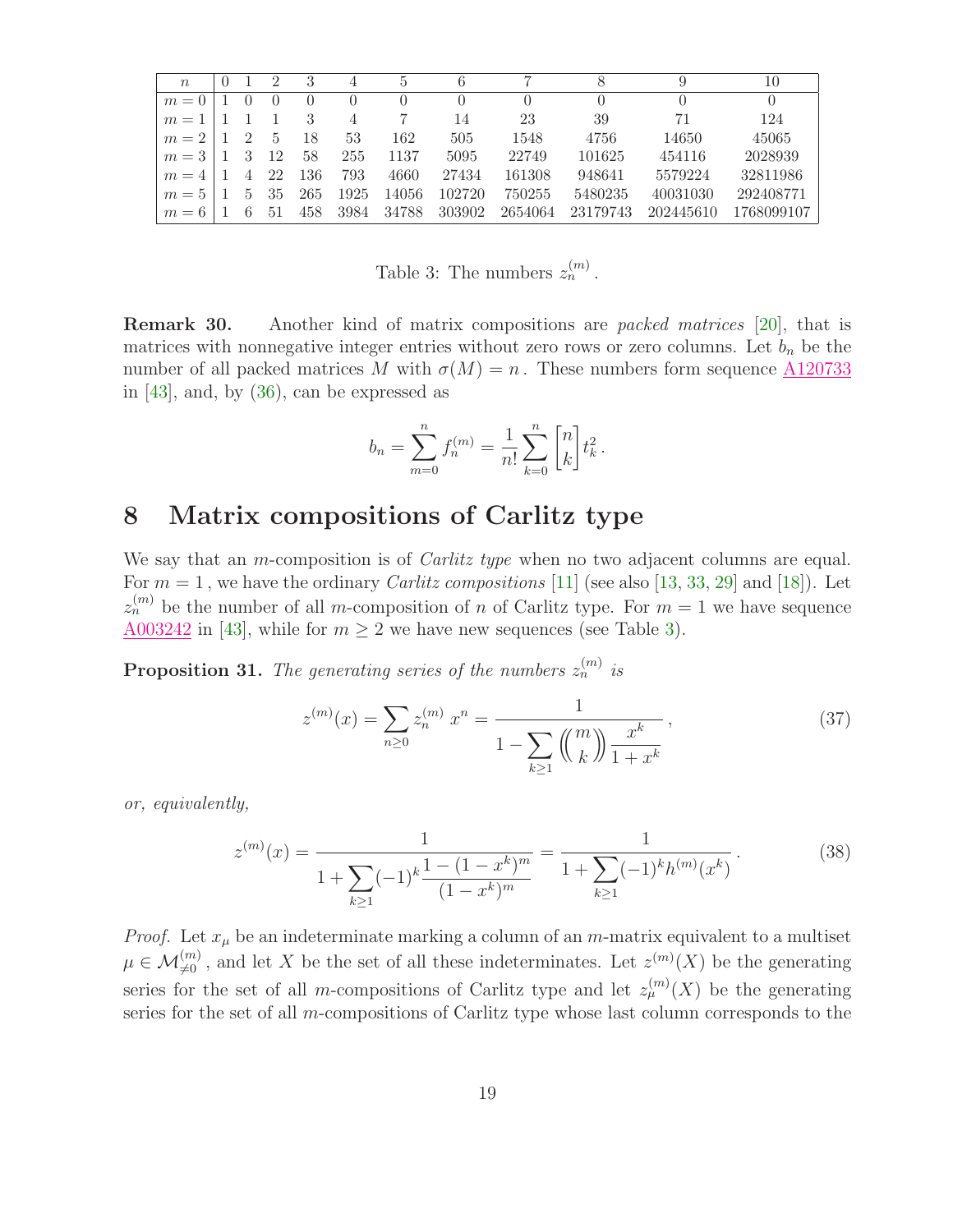multiset  $\mu$ . Then we have at once the linear system

$$
\begin{cases} z^{(m)}(X) = 1 + \sum_{\mu \in \mathcal{M}_{\neq 0}^{(m)}} z_{\mu}^{(m)}(X) \\ z_{\mu}^{(m)}(X) = \left( z^{(m)}(X) - z_{\mu}^{(m)}(X) \right) x_{\mu} \quad \forall \ \mu \in \mathcal{M}_{\neq 0}^{(m)} \end{cases}
$$

from which

$$
z_{\mu}^{(m)}(X) = \frac{x_{\mu}}{1 + x_{\mu}} z^{(m)}(X) \quad \text{and} \quad z^{(m)}(X) = \frac{1}{1 - \sum_{\mu \in \mathcal{M}_{\neq 0}^{(m)}} \frac{x_{\mu}}{1 + x_{\mu}}}.
$$

Now, to obtain [\(37\)](#page-18-1) it is sufficient to substitute  $x_{\mu}$  with  $x^{\text{ord}(\mu)}$  in  $z^{(m)}(X)$ .

Finally, [\(38\)](#page-18-2) can be obtained with the same argument used in [\[11\]](#page-24-1) by Carlitz, or simply by rewriting in a suitable way the series at the denominator of [\(37\)](#page-18-1).  $\Box$ 

**Proposition 32.** The numbers  $z_n^{(m)}$  can be expressed as

<span id="page-19-0"></span>
$$
z_n^{(m)} = \sum_{k \ge 0} \sum_{\alpha, \beta \in \mathbb{P}^k \atop \alpha \cdot \beta = n} \left( \binom{m}{\alpha} (-1)^{|\beta| - k} \right). \tag{39}
$$

 $\Box$ 

where, for every  $\alpha = (a_1, \ldots, a_k)$  and  $\beta = (b_1, \ldots, b_k)$ ,  $\alpha \cdot \beta = a_1b_1 + \cdots + a_kb_k$ ,  $|\beta| =$  $b_1 + \cdots + b_k$  and  $\binom{m}{\alpha} = \binom{m}{a_1}$  $\begin{pmatrix} m \ a_1 \end{pmatrix} \begin{pmatrix} \cdots \ a_k \end{pmatrix}$ .

Proof. From [\(37\)](#page-18-1), we have

$$
z^{(m)}(x) = \sum_{k\geq 0} \left( \sum_{n\geq 1} {m \choose n} \frac{x^n}{1+x^n} \right)^k
$$
  
\n
$$
= \sum_{k\geq 0} \sum_{a_1\geq 1} {m \choose a_1} \frac{x^{a_1}}{1+x^{a_1}} \cdots \sum_{a_k\geq 1} {m \choose a_k} \frac{x^{a_k}}{1+x^{a_k}}
$$
  
\n
$$
= \sum_{k\geq 0} \sum_{a_1,\dots,a_k\geq 1} {m \choose a_1} \cdots {m \choose a_k} \frac{x^{a_1}}{1+x^{a_1}} \cdots \frac{x^{a_k}}{1+x^{a_k}}
$$
  
\n
$$
= \sum_{k\geq 0} \sum_{a_1,\dots,a_k\geq 1} {m \choose a_1} \cdots {m \choose a_k} (-1)^{b_1+\cdots+b_k-k} x^{a_1b_1+\cdots+a_kb_k}
$$
  
\n
$$
= \sum_{n\geq 0} \left( \sum_{k\geq 0} \sum_{\substack{\alpha,\beta \in \mathbb{N}_0^k \\ \alpha \cdot \beta = n}} {m \choose \alpha} (-1)^{|\beta|-k} \right) x^n
$$

Hence, we have [\(39\)](#page-19-0).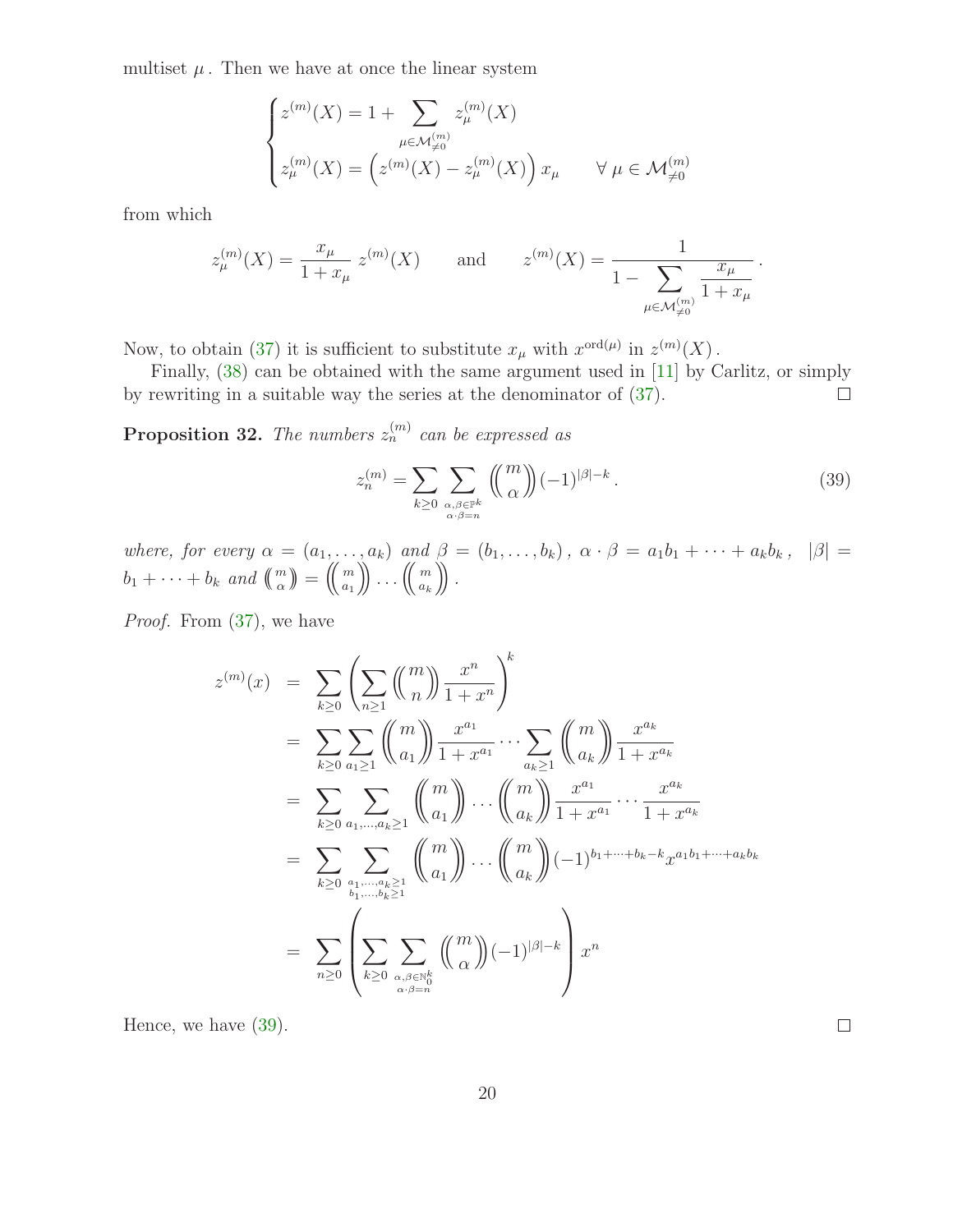| $\boldsymbol{n}$ |  | 9 | 3  | $\overline{4}$ | 5        | 6        |          |         | 9        | 10               |
|------------------|--|---|----|----------------|----------|----------|----------|---------|----------|------------------|
| $m=0$            |  |   |    |                | $\theta$ | $\theta$ | $\theta$ |         |          | $\left( \right)$ |
| $m=1$            |  |   | 3  | $\overline{4}$ |          | 14       | 23       | 39      | 71       | 124              |
| $m=2$            |  |   | 12 | 45             | 148      | 477      | 1502     | 4678    | 14508    | 44817            |
| $m=3$            |  |   | 13 | 108            | 672      | 3622     | 18174    | 87474   | 410379   | 1894116          |
| $m=4$            |  |   |    | 75             | 1056     | 10028    | 79508    | 570521  | 3850376  | 24966124         |
| $m=5$            |  |   |    |                | 541      | 11520    | 155840   | 1705915 | 16529925 | 148188201        |
| $m=6$            |  |   |    |                |          | 4683     | 140256   | 2566554 | 37084794 | 465922722        |

<span id="page-20-2"></span>Table 4: The numbers  $g_n^{(m)}$ .

|                                                                                                                              |  |  |  |  |                                                                                                     | n 0 1 2 3 4 5 6 7 8 9 10                         |                |
|------------------------------------------------------------------------------------------------------------------------------|--|--|--|--|-----------------------------------------------------------------------------------------------------|--------------------------------------------------|----------------|
|                                                                                                                              |  |  |  |  | $m = 0$   1 0 0 0 0 0 0 0 0 0 0 0                                                                   |                                                  | $\overline{0}$ |
|                                                                                                                              |  |  |  |  |                                                                                                     | $m=1$   1   2   2   4   4   8   8   16   16   32 |                |
| $m = 2 \begin{pmatrix} 1 & 2 & 5 & 8 & 18 & 28 & 62 & 96 & 212 & 328 \end{pmatrix}$                                          |  |  |  |  |                                                                                                     |                                                  | 724            |
|                                                                                                                              |  |  |  |  | $m = 3 \mid 1 \quad 3 \quad 9 \quad 19 \quad 48 \quad 96 \quad 236 \quad 468 \quad 1146 \quad 2270$ |                                                  | 5556           |
| $m = 4 \mid 1$ 4 14 36 101 240 648 1520 4082 9560                                                                            |  |  |  |  |                                                                                                     |                                                  | 25660          |
| $m = 5 \mid 1 \quad 5 \quad 20 \quad 60 \quad 185 \quad 501 \quad 1470 \quad 3910 \quad 11390 \quad 30230$                   |  |  |  |  |                                                                                                     |                                                  | 88002          |
| $\mid m = 6 \mid 1 \quad 6 \quad 27 \quad 92 \quad 309 \quad 930 \quad 2939 \quad 8640 \quad 27048 \quad 79280 \quad 247968$ |  |  |  |  |                                                                                                     |                                                  |                |

<span id="page-20-0"></span>Table 5: The numbers  $p_n^{(m)}$ .

<span id="page-20-1"></span>Now, let  $g_n^{(m)}$  be the number of all m-compositions of Carlitz type of n without zero rows. With arguments completely similar to the ones used in the case of ordinary  $m$ -compositions, we have

$$
z_n^{(m)} = \sum_{k=0}^m \binom{m}{k} g_n^{(k)} \qquad \text{and} \qquad g_n^{(m)} = \sum_{k=0}^m \binom{m}{k} (-1)^{m-k} z_n^{(k)}.
$$
 (40)

Every *n*-composition of *n* without zero rows is necessarily of Carlitz type. Indeed, it corresponds to a preferential arrangement and this implies at once that there are no two equal columns. Then  $g_n^{(n)} = f_n^{(n)} = t_n$ .

# 9 Matrix compositions with palindromic rows

An ordinary composition is *palindromic* when its elements are the same in the given or in the reverse order  $[14, 15, 27, 37]$  $[14, 15, 27, 37]$  $[14, 15, 27, 37]$  $[14, 15, 27, 37]$  $[14, 15, 27, 37]$  $[14, 15, 27, 37]$ . Here, we say that an *m*-composition is palindromic when all its rows are palindromic. For instance,

$$
M = \begin{bmatrix} 1 & 2 & 1 & 2 & 1 \\ 2 & 0 & 3 & 0 & 2 \\ 0 & 0 & 1 & 0 & 0 \\ 3 & 1 & 1 & 1 & 3 \end{bmatrix}
$$

is a palindromic 4-composition of length 5 of 24. Let  $p_n^{(m)}$  be the number of all palindromic m-compositions of  $n$  (see Table [5\)](#page-20-0).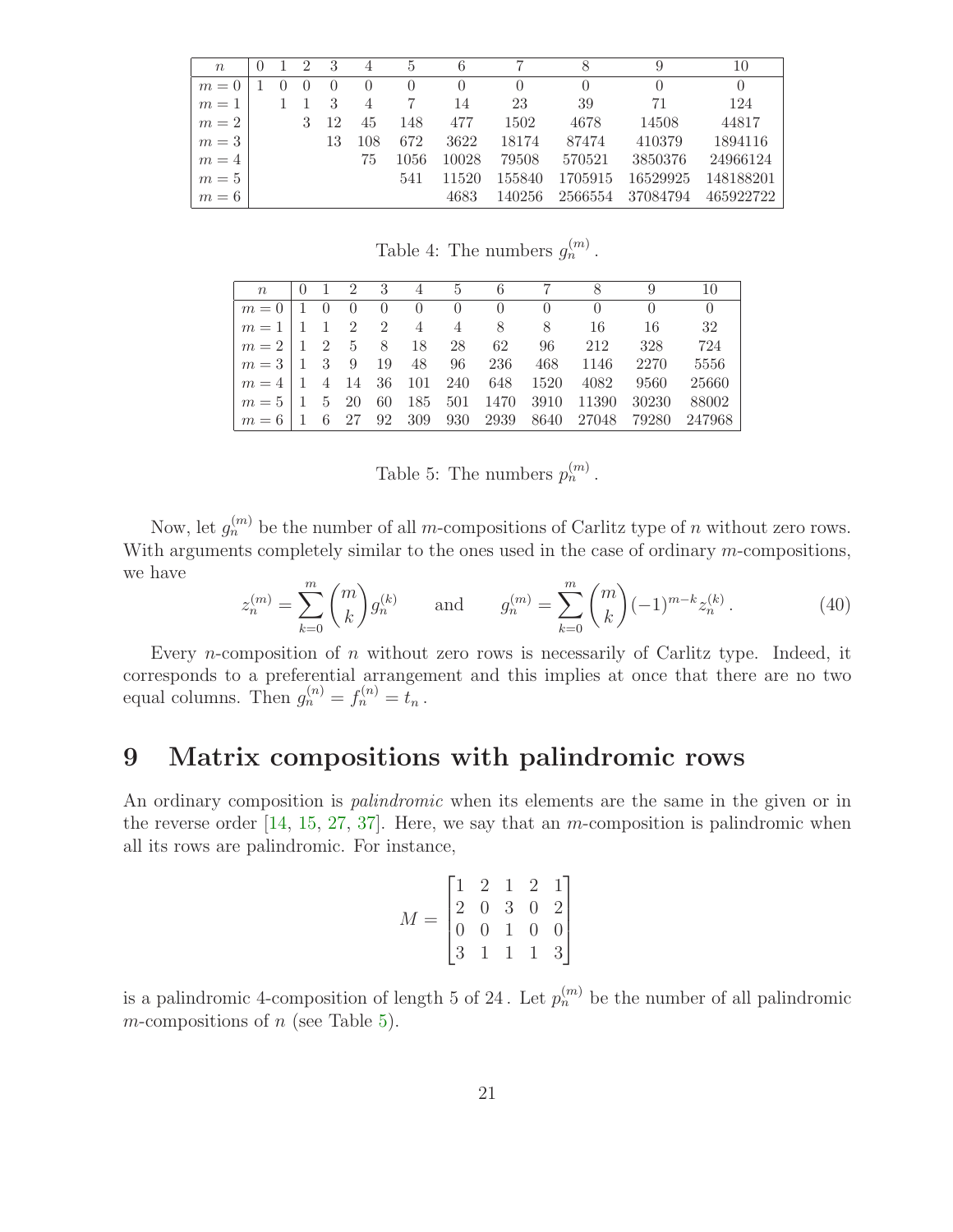| m/n           |            |           |             |             |       |          | - 8        | 9                | -10       |
|---------------|------------|-----------|-------------|-------------|-------|----------|------------|------------------|-----------|
| $m=0$         | $\bigcirc$ | $\bigcup$ | $0 \quad 0$ | $0 \quad 0$ |       | $\sim$ 0 | $\bigcirc$ | $\left( \right)$ | $\theta$  |
| $m=1$   1 2 2 |            |           |             |             | 4 4 8 | 8        | -16        | 16               | -32       |
| $m = 2$   1 4 |            |           |             | 10 20       | 46    | 80       | 180        | 296              | 660       |
| $m=3$         |            |           |             | 24          | 74    | - 204    |            | 558 1334         | 3480      |
| $m=4$         |            |           |             | 8           | 44    | 192 706  |            | 2384             | 7652      |
| $m=5$         |            |           |             |             | 10    | 70       | 400        |                  | 1930 8182 |
| $m=6$         |            |           |             |             |       | 12       | 102        | 724              | 4404      |

<span id="page-21-2"></span><span id="page-21-0"></span>Table 6: The numbers  $q_n^{(m)}$ .

Proposition 33. The generating series for the palindromic m-compositions is

$$
p^{(m)}(x) = \sum_{n\geq 0} p_n^{(m)} x^n = \frac{(1+x)^m}{2(1-x^2)^m - 1}.
$$
\n(41)

In particular, the numbers  $p_n^{(m)}$  can be expressed as

<span id="page-21-1"></span>
$$
p_n^{(m)} = \sum_{k=0}^{\lfloor n/2 \rfloor} \binom{m}{n-2k} c_k^{(m)}.
$$
 (42)

*Proof.* A palindromic m-composition of even length has the form  $[M|M_s]$  and a palindromic m-composition of odd length has the form  $[M|\mathbf{v}|M_s]$ , where M is an arbitrary mcomposition,  $M_s$  is the specular m-composition obtained from M by reversing every row and v is an arbitrary non-zero column vector. Hence

$$
p^{(m)}(x) = c^{(m)}(x^2) + \left[\frac{1}{(1-x)^m} - 1\right]c^{(m)}(x^2) = \frac{c^{(m)}(x^2)}{(1-x)^m},
$$

that is [\(41\)](#page-21-0). Finally, identity [\(42\)](#page-21-1) can be obtained by expanding the series on the right-hand side of the above equations.  $\Box$ 

<span id="page-21-3"></span>Now, let  $q_n^{(m)}$  be the number of all m-compositions of n with palindromic non-zero rows (see Table [6\)](#page-21-2). With arguments similar to those used in the case of ordinary  $m$ -compositions, we have

$$
p_n^{(m)} = \sum_{k=0}^m \binom{m}{k} q_n^{(k)} \quad \text{and} \quad q_n^{(m)} = \sum_{k=0}^m \binom{m}{k} (-1)^{m-k} p_n^{(k)}.
$$
 (43)

When  $n = m$ , the column vector with all entries equal to 1 is the only *n*-composition with palindromic rows. So,  $q_n^{(n)} = 1$ .

# 10 Matrices generated by  $m$ -compositions

Identities [\(29\)](#page-14-0), [\(30\)](#page-15-0), [\(40\)](#page-20-1) and [\(43\)](#page-21-3) can be reformulated in terms of matrices. In particular, we will consider the following pairs of infinite matrices.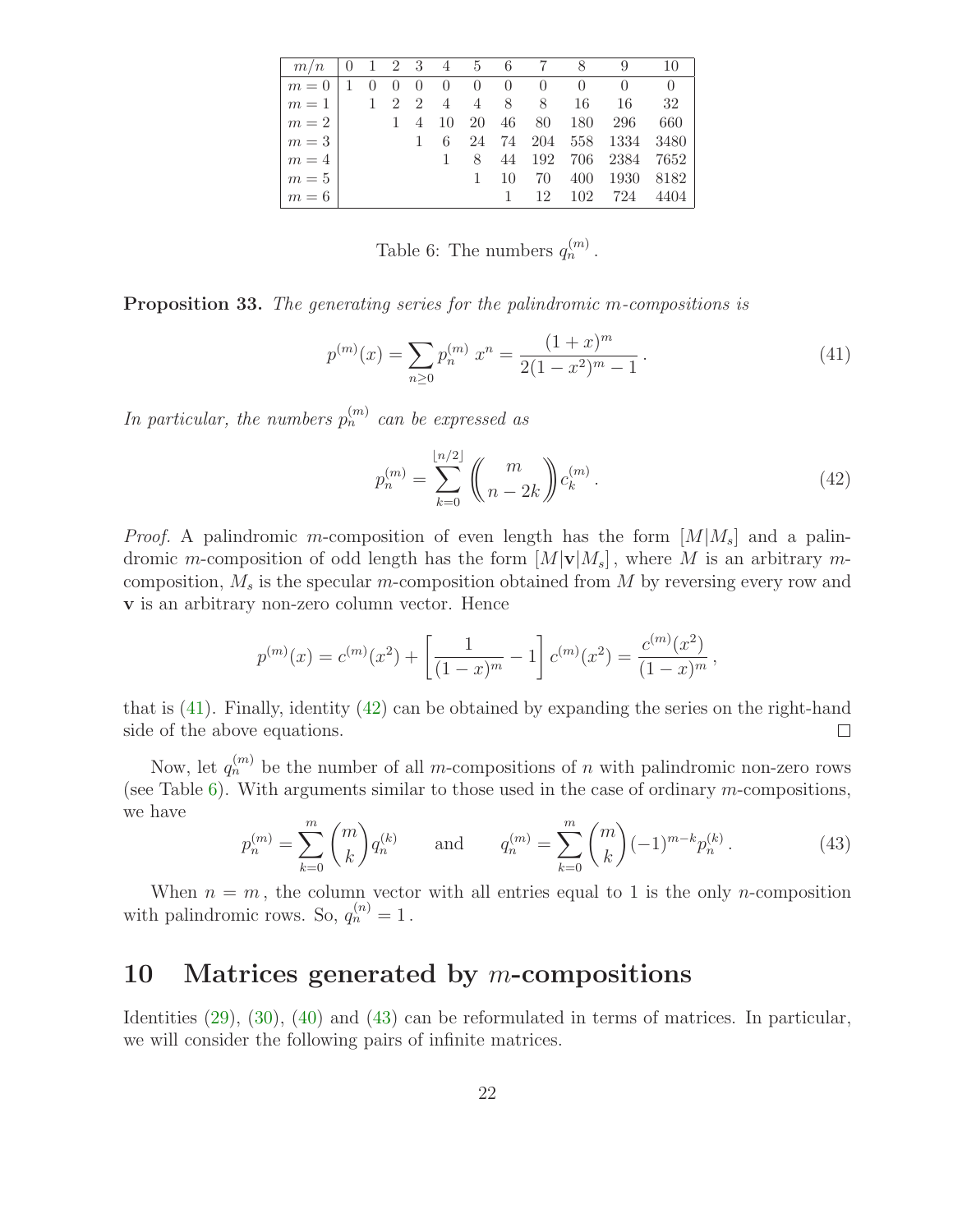- 1. The matrix  $C = [c_n^{(m)}]_{m,n \geq 0}$  generated by m-compositions (see Table [1\)](#page-2-0), and the the upper triangular matrix  $F = [f_n^{(m)}]_{m,n\geq 0}$  generated by m-compositions without zero rows (see Table [2\)](#page-16-2).
- 2. The matrix  $Z = [z_n^{(m)}]_{m,n \geq 0}$  generated by m-compositions of Carlitz type (see Table [3\)](#page-18-0), and the upper triangular matrix  $G = [g_n^{(m)}]_{m,n \geq 0}$  generated by m-compositions of Carlitz type without zero rows (see Table [4\)](#page-20-2).
- 3. The matrix  $P = [p_n^{(m)}]_{m,n \geq 0}$  generated by m-compositions with palindromic rows (see Table [5\)](#page-20-0), and the upper triangular matrix  $Q = [q_n^{(m)}]_{m,n \geq 0}$  generated by m-compositions with palindromic rows without zero rows (see Table [6\)](#page-21-2).

Finally, we also need the ordinary binomial matrix  $B = \begin{bmatrix} m \\ n \end{bmatrix}$ , Moreover, if  $X =$  $[x_{ij}]_{i,j\geq0}$  if an infinite matrix, then we can always consider the partial matrices  $X_k = [x_{ij}]_{i,j=0}^k$ , for every  $k \in \mathbb{N}$ .

<span id="page-22-0"></span>**Proposition 34.** We have the following LU-factorizations over  $\mathbb{N}: C = BF$ ,  $Z = BG$ ,  $P = BQ$ . Similarly,  $C_k = B_k F_k$ ,  $Z_k = B_k G_k$ ,  $P_k = B_k Q_k$ , for every  $k \in \mathbb{N}$ .

**Proposition 35.** For every  $k \in \mathbb{N}$ , we have  $\det C_k = \det Z_k = t_0 t_1 \cdots t_k$  and  $\det P_k = 1$ .

Proof. Since  $B_k$ ,  $F_k$ ,  $G_k$  and  $Q_k$  are triangular matrices and  $f_n^{(n)} = g_n^{(n)} = t_n$  and  $q_n^{(n)} = 1$  for every  $n \in \mathbb{N}$ , the factorizations in Proposition [34](#page-22-0) and Binet's theorem imply at once the stated identities.

### 11 Final remarks

In this final section, we present some open problems on matrix compositions and some possible lines of research on this topic.

L-convex polyominoes. As remarked in the introduction, 2-compositions have been introduced in [\[16\]](#page-25-11) to provide a simple encoding of L-convex polyominoes. This result led us to consider m-compositions with the hope of encoding some larger class of polyominoes. To find such larger classes of polyominoes, however, seems to be much more problematic and is still a completely open problem.

**Labelled bargraphs.** The simple correspondence between  $m$ -compositions and labelled bargraphs with degree at most  $m$  (considered in Subsection [5.3\)](#page-11-1) suggests to study some particular subclasses of matrix compositions arising in a very natural way as subclasses of bargraphs, such as the following ones.

1. The class of bargraphs having all the m labels in each column (Figure  $2(a)$  $2(a)$ ), corresponding to the set of m-compositions containing no  $0$ 's.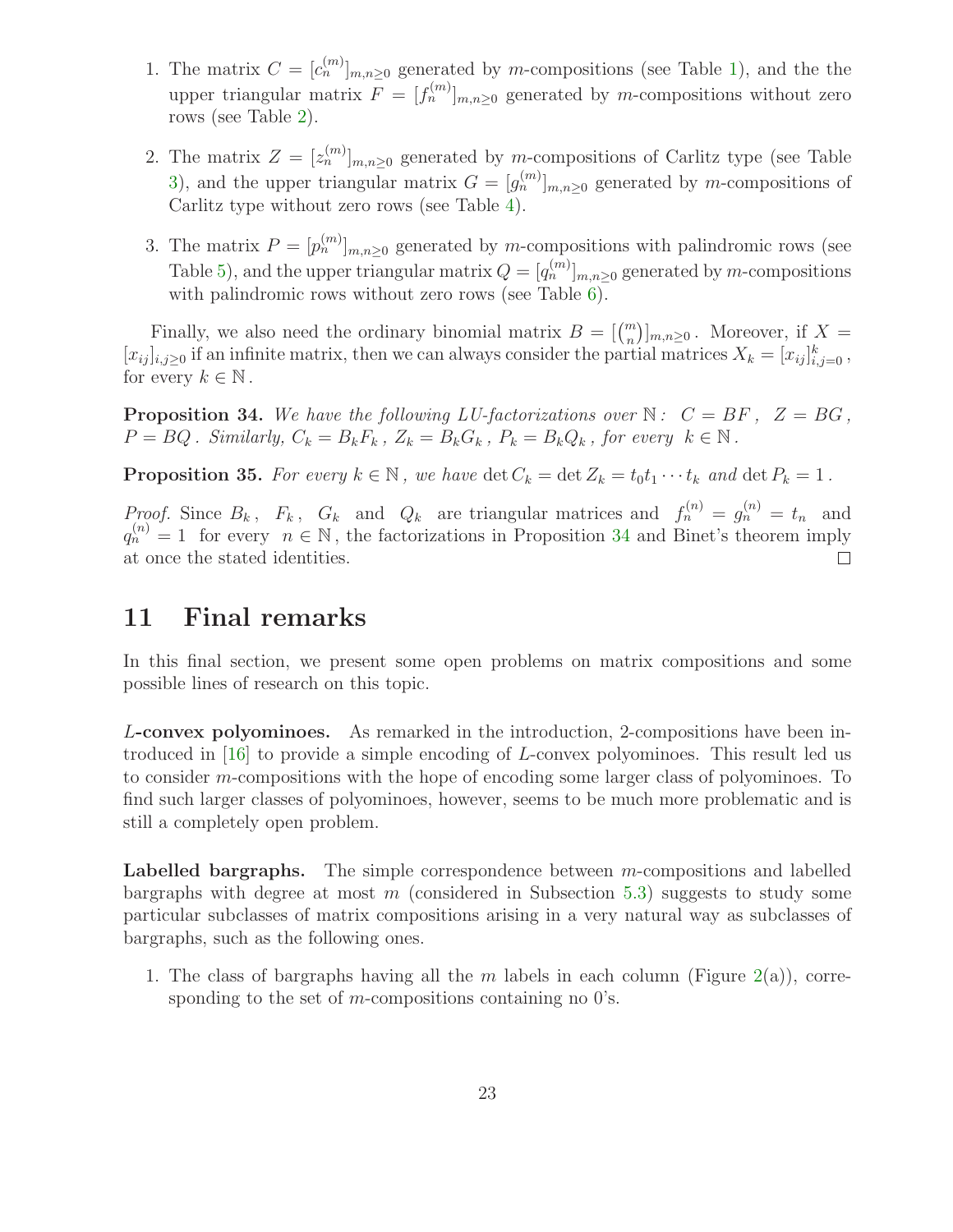

<span id="page-23-0"></span>Figure 2: Labelled bargraphs of degree 3: (a) having all the labels in each of its columns; (b) a 3-partition; (c) a labelled stack of degree 3.

2. The class of labelled Ferrers diagrams, i.e., labelled bargraphs in which each column has height greater than or equal to the height of the column on its right (see Figure  $2$  (b)). A labelled Ferrers diagram of degree m corresponds to an m-composition such that the sum of the entries of each column is greater than or equal to the sum of the entries of column on its right. We call these objects *m-partitions*. This definition is motivated by the fact that the ordinary partitions correspond to Ferrers diagrams, that is labelled Ferrers diagrams of degree 1 . For instance, the bargraph in Figure [2](#page-23-0) (b) corresponds to the following 3-partition of 20 :

|  | $\begin{bmatrix} 1 & 3 & 0 & 1 & 0 & 0 \\ 4 & 0 & 1 & 2 & 0 & 1 \\ 1 & 2 & 2 & 0 & 2 & 0 \end{bmatrix}.$ |  |  |  |
|--|----------------------------------------------------------------------------------------------------------|--|--|--|

3. The class of labelled stacks, that is of labelled bargraphs in which each row is connected. These objects have the shape of stack polyominoes, as can be seen in Figure  $2(c)$  $2(c)$ . Given a labelled stack, let  $c_i$  be the sum of the entries of its *i*-th column. Then a labelled stack of degree m corresponds to an m-composition in which the sequence  $c_1, \ldots, c_k$  is unimodal.

The problem of generating efficiently the *m-partitions* has been studied in [\[23\]](#page-25-12), while the problem of enumerating labelled Ferrers diagrams and labelled stacks has been solved in [\[38\]](#page-26-16), in a more general context.

m-colored compositions. Another interesting problem concerns the generalization to matrix compositions of the poset of ordinary compositions considered by Björner and Stanley [\[8\]](#page-24-3). A first step in this direction has been made, independently, by Drake and Petersen in [\[19\]](#page-25-9), where they introduced the m-colored compositions. What is relevant here is that the m-colored compositions can be considered as a particular kind of matrix compositions. Indeed an m-colored composition  $\alpha$  is an ordered tuple of "colored" positive integers, that is  $\alpha = (a_1\omega^{s_1}, \ldots, a_k\omega^{s_k})$ , where the  $a_i$ 's are positive integers,  $\omega$  is a primitive *m*-root of unity and  $0 \le s_i \le m-1$  for each  $i = 1, ..., k$ . The *i*-th part of  $\alpha$  is  $a_i\omega^{s_i}$  and has color  $\omega^{s_i}$ . Moreover,  $\alpha$  is an m-colored composition of an integer number n when  $a_1 + \cdots + a_k = n$ . Hence an m-colored composition  $\alpha$  of a integer n is uniquely represented by the m-composition  $M(\alpha)$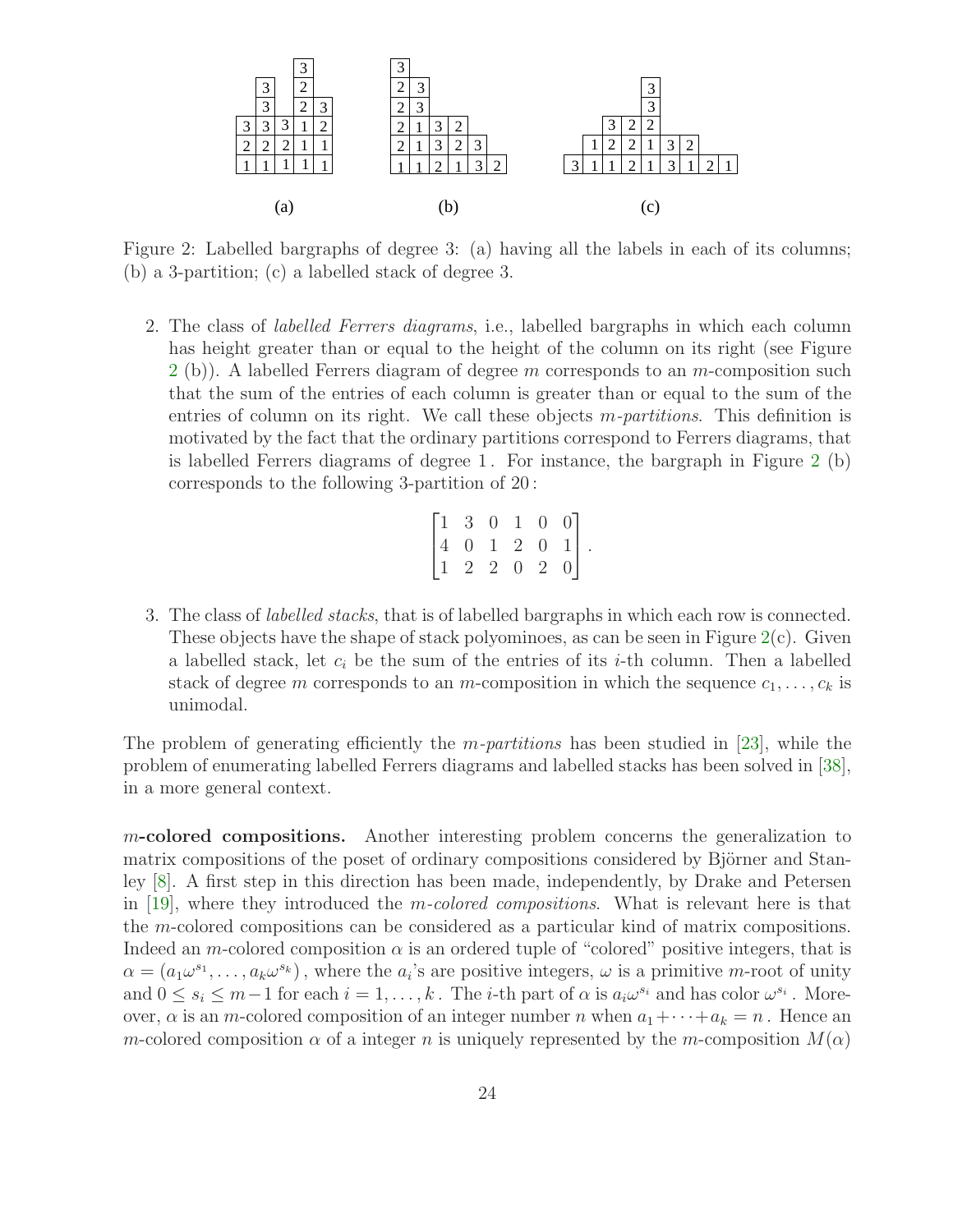of *n* where in column *i* appears exactly one non-zero entry, equal to  $a_i$ , in position  $(s_i+1, i)$ , for each  $i = 1, \ldots, k$ . So, for instance, the 3-colored composition  $\alpha = (2\omega, 3, 1, \omega^2, 3\omega)$  of 10 is equivalent to the 3-composition

$$
M(\alpha) = \begin{bmatrix} 0 & 3 & 1 & 0 & 0 \\ 2 & 0 & 0 & 0 & 3 \\ 0 & 0 & 0 & 1 & 0 \end{bmatrix}.
$$

This suggests that the poset of m-colored compositions can be generalized to a poset of matrix compositions. This generalization will be studied in detail in a further work. Finally, it could be interesting to study the natural generalization of m-compositions to r-colored m-compositions.

# <span id="page-24-0"></span>References

- <span id="page-24-5"></span>[1] G. E. Andrews, The Theory of Partitions, Encyclopedia of Mathemetics and its Applications, Addison-Wesley Publishing Company, Reading, Massachusetts, 1976.
- <span id="page-24-6"></span>[2] G. E. Andrews, The theory of compositions, II: Simon Newcom's problem, Utilitas Math. 7 (1975), 33–54.
- <span id="page-24-7"></span>[3] G. E. Andrews, The theory of compositions, I: The ordered factorizations of n and a conjecture of C. Long, Canadian Math. Bull. 18 (1976), 479–484.
- [4] G. E. Andrews, The theory of compositions, III: The MacMahon formula and the Stanton-Cowan numbers, Utilitas Math. 9 (1976), 283–290.
- <span id="page-24-8"></span><span id="page-24-4"></span>[5] F. Bergeron, M. Bousquet-Mélou, and S. Dulucq, Standard paths in the composition poset, Ann. Sci. Math. Québec 19 (1995), 139–151.
- [6] F. Bergeron, G. Labelle, and P. Leroux, Combinatorial Species and Tree-like Structures, Encyclopedia of Mathematics and Its Applications 67, G.-C. Rota editor, Cambridge University Press, Cambridge, 1998.
- <span id="page-24-3"></span><span id="page-24-2"></span>[7] A. Björner and B. Sagan, Rationality of the Möbius function of a composition poset, Theoret. Comput. Sci. 359 (2006), 282–298.
- [8] A. Björner and R. Stanley, An analogue of Young's lattice for compositions, preprint at arXiv:math/0508043v4.
- <span id="page-24-9"></span>[9] M. Bousquet-M´elou, A method for the enumeration of various classes of column-convex polygons, Discrete Math. 154 (1996), 1–25.
- <span id="page-24-10"></span>[10] M. Bousquet-Mélou and A. Rechnitzer, The site-perimeter of bargraphs, Adv. in Appl. *Math.* **31** (2003), 86–112.
- <span id="page-24-1"></span>[11] L. Carlitz, Restricted compositions, Fibonacci Quart. 14 (1976), 254–264.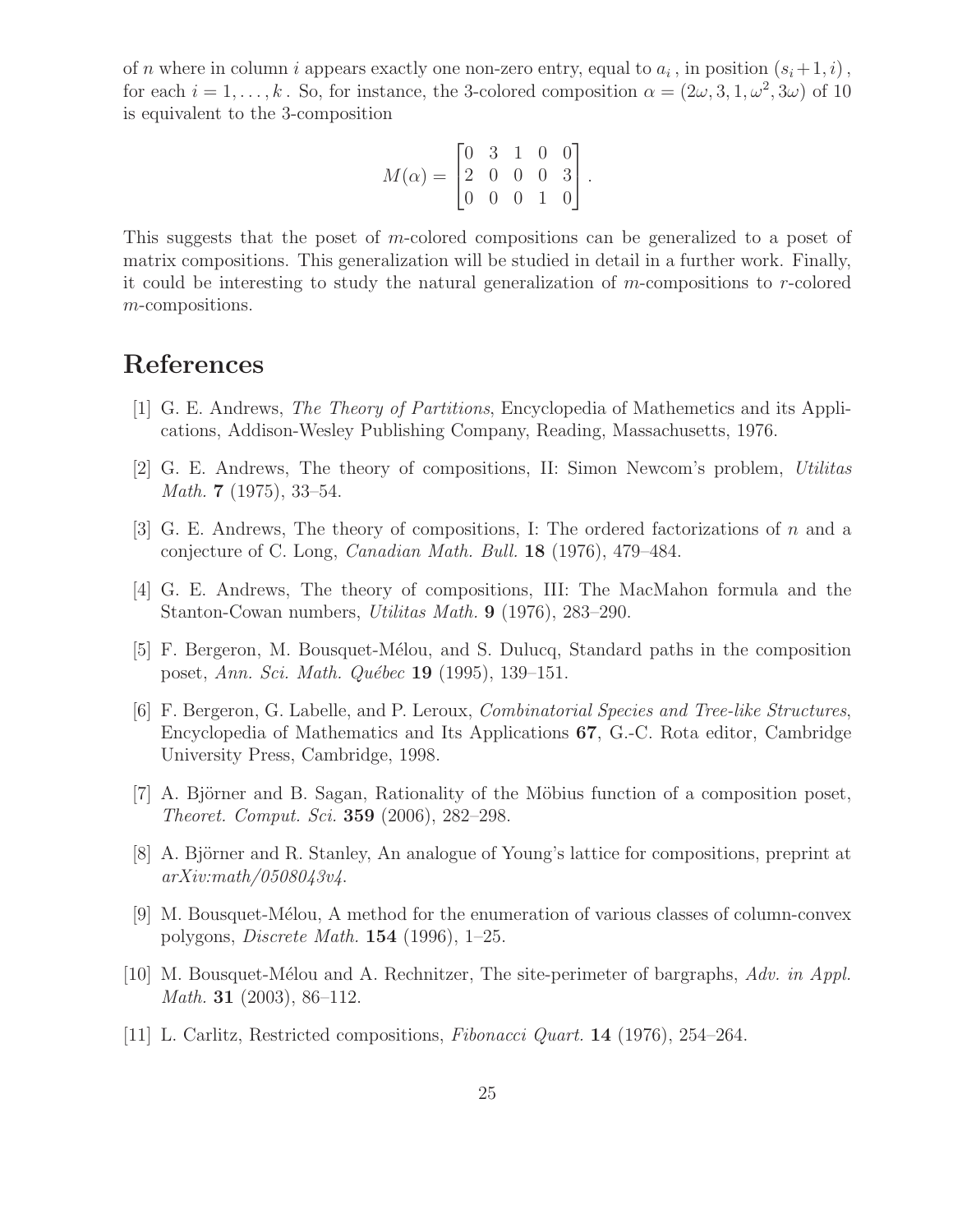- <span id="page-25-1"></span><span id="page-25-0"></span>[12] L. Carlitz, Enumeration of compositions by rises, falls and levels. Math. Nachr. 77 (1977), 361–371.
- <span id="page-25-4"></span>[13] L. Carlitz, Restricted compositions. II, Fibonacci Quart. 17 (1979), 321–328.
- [14] P. Chinn and S. Heubach, Compositions of n with no occurrence of k, Proceedings of the Thirty-Fourth Southeastern International Conference on Combinatorics, Graph Theory and Computing. Congr. Numer.  $164$  (2003), 33-51.
- <span id="page-25-16"></span><span id="page-25-11"></span>[15] P. Chinn and S. Heubach, Integer sequences related to compositions without 2's, J. Integer Seq. 6 (2003).
- <span id="page-25-2"></span>[16] G. Castiglione, A. Frosini, E. Munarini, A. Restivo, and S. Rinaldi, Combinatorial aspects of L-convex polyominoes, Europ. J. Comb. 28 (2007), 1724–1741.
- <span id="page-25-5"></span>[17] L. Comtet, Advanced Combinatorics, Reidel, Dordrecht-Holland, Boston, 1974.
- <span id="page-25-9"></span>[18] S. Corteel and P. Hitczenko, Generalizations of Carlitz compositions, J. Integer Seq. 10 (2007), Article 07.8.8, 13 pp. (electronic).
- <span id="page-25-10"></span>[19] B. Drake and T. K. Petersen, The m-colored composition poset, Electron. J. Combin. 14 (2007), Research Paper 23, 14 pp. (electronic).
- [20] G. Duchamp, F. Hivert, and J.-Y. Thibon, Noncommutative symmetric functions VI: Free quasi-symmetric functions and related algebras, *Internat. J. Alg. Comp.* 12 (2002), 671–717.
- <span id="page-25-13"></span><span id="page-25-6"></span>[21] A. Frosini and S. Rinaldi, On the sequence [A079500](http://www.research.att.com/cgi-bin/access.cgi/as/~njas/sequences/eisA.cgi?Anum=A079500) and its combinatorial interpretations, J. Integer Seq. 9 (2006), Article 06.3.1, 13 pp. (electronic).
- <span id="page-25-12"></span>[22] R. L. Graham, D. E. Knuth, and O. Patashnik, Concrete Mathematics, Addison-Wesley, Reading, Massachusetts, 1989.
- [23] E. Grazzini, E. Munarini, M. Poneti, and S. Rinaldi, m-compositions and m-partitions: exhaustive generation and Gray code, Pure Math. Appl. 17 (2006), 111–121.
- <span id="page-25-14"></span><span id="page-25-7"></span>[24] O. A. Gross, Preferential arrangements, Amer. Math. Monthly 69 (1962), 4–8.
- [25] S. Heubach and T. Mansour, Compositions of n with parts in a set, Proceedings of the Thirty-Fifth Southeastern International Conference on Combinatorics, Graph Theory and Computing. Congr. Numer.  $168$  (2004), 127–143.
- <span id="page-25-8"></span>[26] S. Heubach and T. Mansour, Counting rises, levels, and drops in compositions, Integers 5 (2005), A11, 24 pp. (electronic).
- <span id="page-25-3"></span>[27] V. E. Hoggatt, Jr. and M. Bicknell, Palindromic compositions, Fibonacci Quart. 13 (1975), 350–356.
- <span id="page-25-15"></span>[28] A. Joyal, Une théorie combinatoire des séries formelles,  $Adv.$  in Math. 42 (1981), 1–82.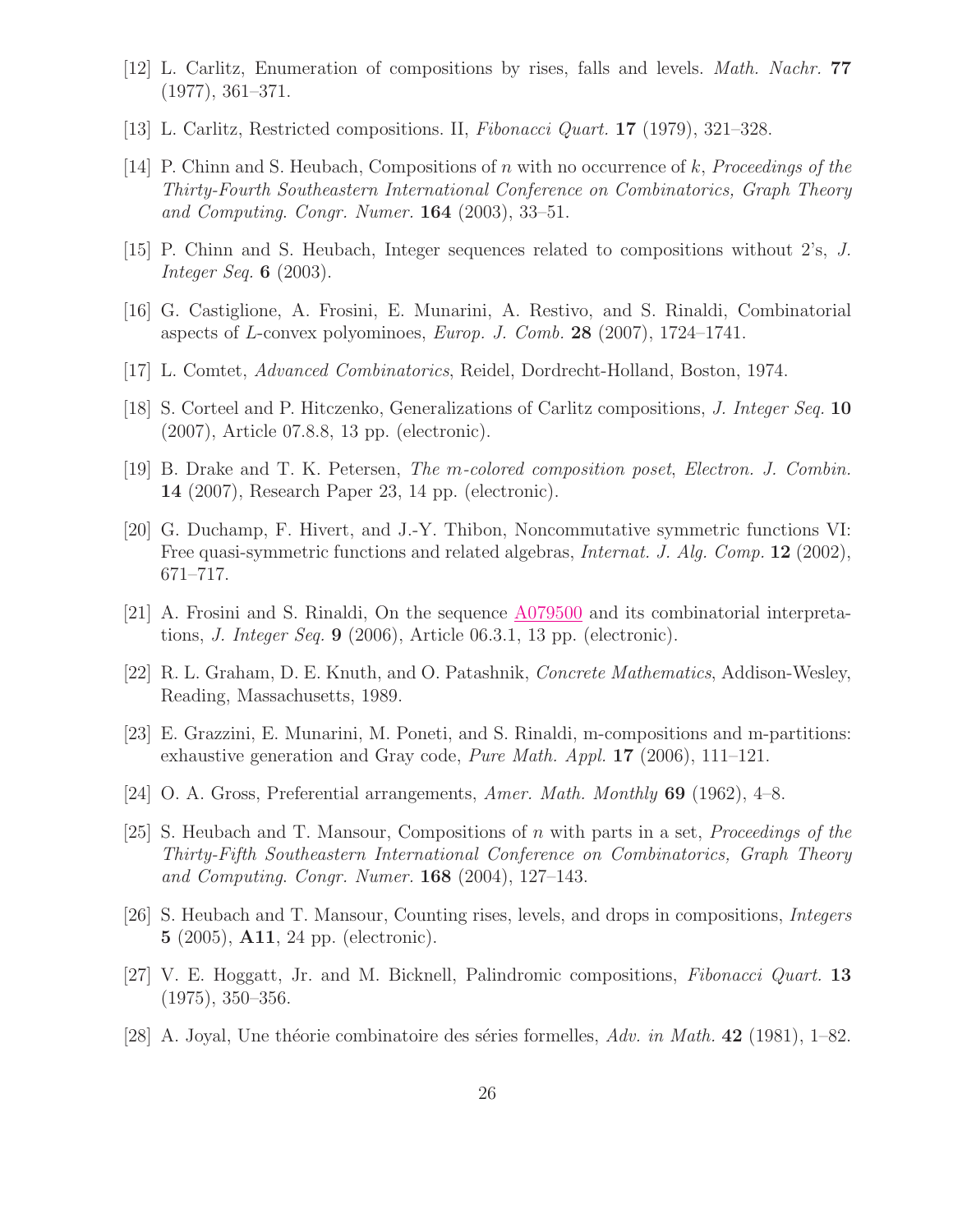- <span id="page-26-1"></span><span id="page-26-0"></span>[29] A. Knopfmacher and H. Prodinger, On Carlitz compositions, European J. Combin. 19 (1998), 579–589.
- <span id="page-26-9"></span>[30] A. Knopfmacher and N. Robbins, Compositions with parts constrained by the leading summand, Ars Combinatorica 76 (2005), 287–295.
- [31] Z. Lin and H. Rui, Cyclotomic Q-Schur algebras and Schur-Weyl duality. Representations of algebraic groups, quantum groups, and Lie algebras, 133–155, *Contemp. Math.*, 413, Amer. Math. Soc., Providence, RI, 2006.
- <span id="page-26-15"></span><span id="page-26-10"></span>[32] G. Louchard, Matrix compositions: a probabilistic approach, Proceedings of GASCom and Bijective Combinatorics 2008, Bibbiena, Italy, 159–170.
- <span id="page-26-6"></span>[33] G. Louchard and H. Prodinger, Probabilistic analysis of Carlitz compositions, Discrete Math. Theor. Comput. Sci. 5 (2002), 71–95 (electronic).
- <span id="page-26-7"></span>[34] P. A. MacMahon, Memoir on the theory of the compositions of numbers, *Phil. Trans.* Royal Soc. 184 (1894), 835–901.
- <span id="page-26-8"></span>[35] P. A. MacMahon, Second memoir on the compositions of numbers, Phil. Trans. Royal *Soc.* **207** (1908), 65–134.
- <span id="page-26-2"></span>[36] P. A. MacMahon, Combinatory Analysis, vol. 1, Cambridge Univerity Press, Cambridge 1915 (reprinted: Chelsea, New York 1960).
- <span id="page-26-16"></span>[37] D. Merlini, F. Uncini, and C. Verri, A unified approach to the study of general and palindromic compositions, Integers 4 (2004), A23, 26 pp. (electronic).
- <span id="page-26-13"></span>[38] E. Munarini, Column enriched bargraphs, preprint.
- <span id="page-26-14"></span>[39] A. L. Owczarek and T. Prellberg, Exact solution of the discrete (1+1)-dimensional SOS model with field and surface interactions, J. Stat. Phys. 70 (1993), 1175–1194.
- [40] T. Prellberg and R. Brak, Critical exponents from non-linear functional equations for partially directed cluster models, J. Stat. Phys. 78 (1995), 701–730.
- <span id="page-26-12"></span><span id="page-26-3"></span>[41] J. Riordan, An Introduction to Combinatorial Analysis, Dover Publications, 2002.
- <span id="page-26-11"></span>[42] B. Sagan and V. R. Vatter, The Möbius function of a composition poset, J. Algebraic Combin. 24 (2006), 117–136.
- <span id="page-26-4"></span>[43] N. J. A. Sloane, On-Line Encyclopedia of Integer Sequences, published electronically at http://www.research.att.com/~njas/sequences/.
- <span id="page-26-5"></span>[44] J. Snellman, Saturated chains in composition posets, preprint availeble at arXiv:math.CO/0505262.
- [45] J. Snellman, Standard paths in another composition poset, Electron. J. Combin. 11 (1) (2004), Research Paper 76, 8 pp. (electronic).